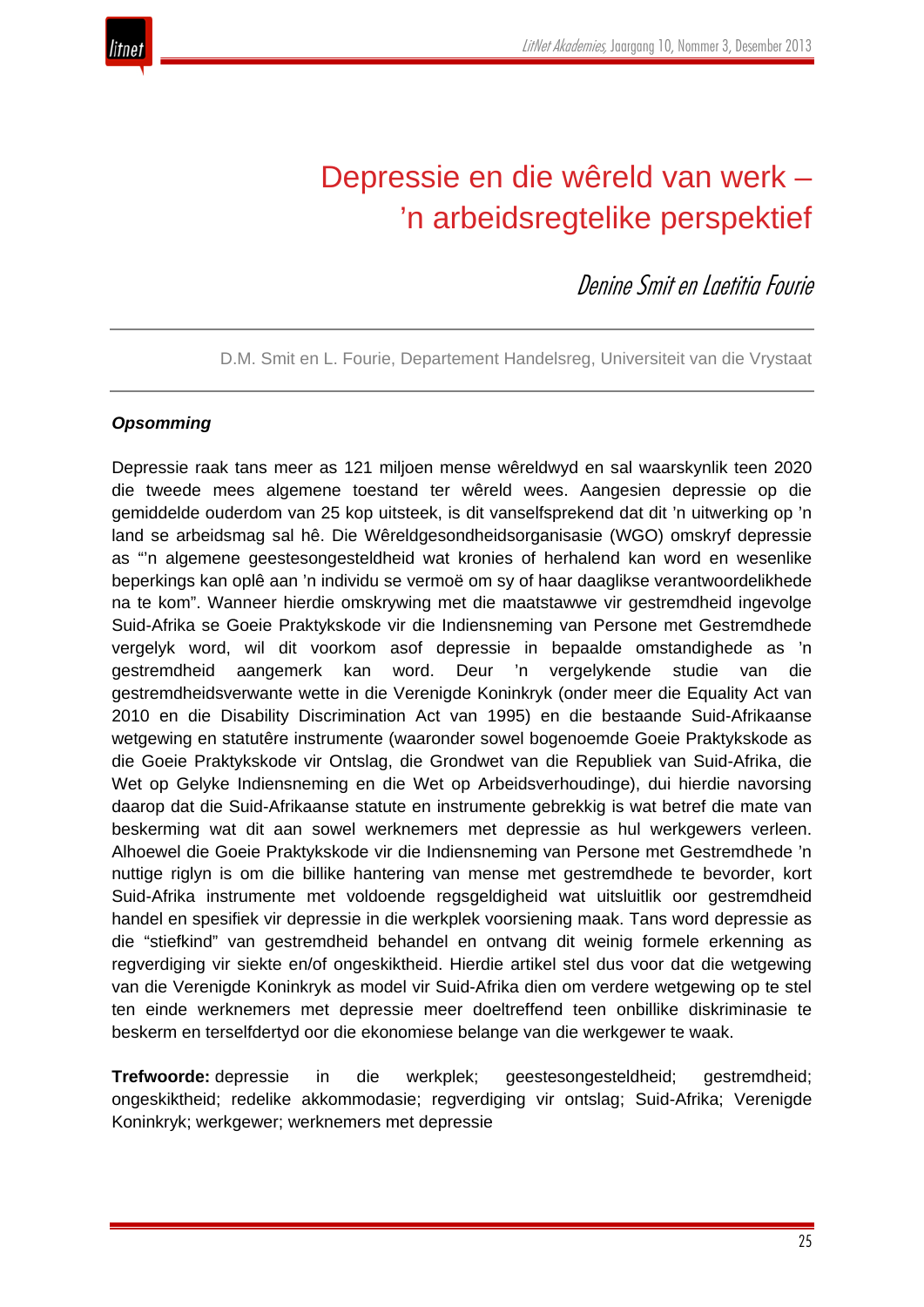

#### *Abstract*

#### **Depression and the world of work – a labour law perspective**

Depression is no new phenomenon. Even in biblical times, King David suffered from this disease. Depression currently affects more than 121 million people worldwide and will likely be the world's second most common disease by the year 2020. Depression is defined by the World Health Organisation as a common mental disorder that presents with depressed mood, loss of interest or pleasure, feelings of guilt or low self-worth, disturbed sleep or appetite, low energy, and poor concentration. These problems can become chronic or recurrent and lead to substantial impairment of an individual's ability to take care of his or her everyday responsibilities. At its worst, depression can lead to suicide.

Since depression starts at the average age of 25, it will inevitably have a negative impact in the workplace. Given the provisions of the Employment Equity Act 55 of 1998 and the Code of Good Practice on the Employment of People with Disabilities, the question arises whether depression can be regarded as a "disability" in the workplace.

This study will endeavour to answer the question whether an employee who suffers from mental illnesses would be seen as a "disabled" person according to South African law. This will raise the question whether such an employee could legitimately enter an employment contract and if there is any obligation to disclose the illness of depression before commencement of employment and for the duration thereof.

Research has shown that depression is the leading cause of absenteeism and low productivity. In South Africa absenteeism, including ill-health, is costing the economy about R19 billion per year. The cost associated with employees suffering from depression is also much higher than those of their non-depressed colleagues. With at least 27% of South Africans suffering from serious depression, existing grey areas where depression is of a less serious nature or shorter in duration, need to be legally explored to afford sufficient protection to both employees and employers.

Due to the reciprocal nature of an employment relationship, the matter must also be regarded from the employer's perspective. The employer seems to be supported by employees' implied obligation to perform duties in which they guarantee their competence. In return, the employer must provide employees with safe working conditions. If not, the employer may be held indirectly liable in certain circumstances in both South Africa and the United Kingdom.

Discrimination against employees who apply for jobs and who suffer from depression is nothing new. Employees who become depressed during their employment often face discrimination due to their mental illness. At times employers will refuse to appoint or promote employees, based purely on their mental incapacity, irrespective of their ability to perform. It is due to these actions or omissions that employees need to be protected from arbitrary action by the employer in a legal dispensation.

Section 23 of the South African Constitution guarantees the right to fair labour practices and refers to the obligation to make reasonable accommodation for employees with disabilities.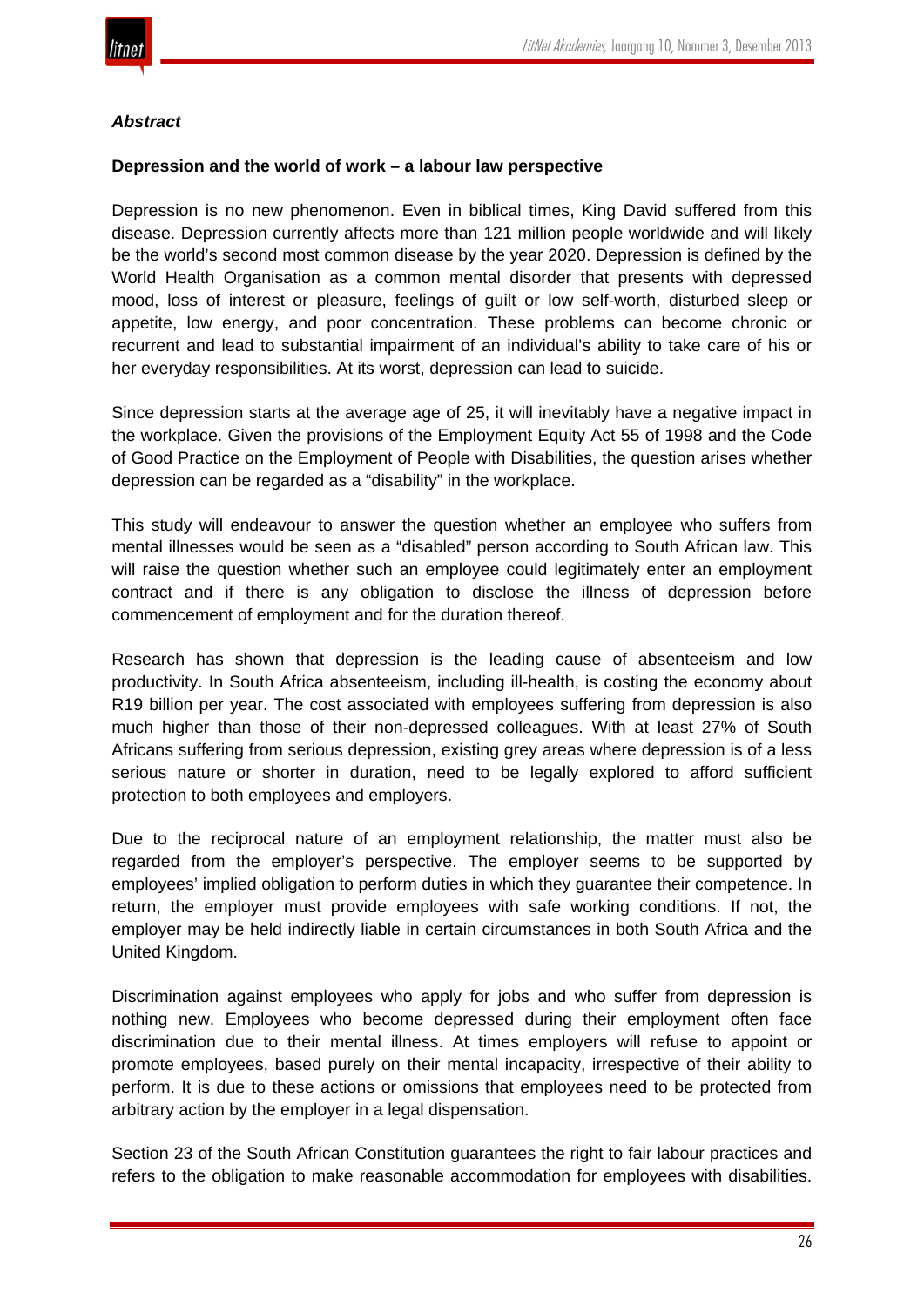

This was given effect to by the Labour Relations Act 66 of 1995 and the Code of Good Practice for Dismissals, as well as guidelines by the Commission for Conciliation Mediation and Arbitration. Of interest is that most legal instruments in this regard are merely guidelines and codes which do not carry the same weight as legislation, and still do not address the question of when depression will be defined as a disability.

An investigation into signs and symptoms of depression will be conducted, since many legal scholars lack the basic information to deal with a "soft science" which could lead to dismissal and form causes of action in tribunals and courts. One of the most important lacunae in South African disability law is the absence of guidelines on how to deal with employees who suffer from dysthymia, a lesser form of depression. To arrive at such a diagnosis, an employee must have suffered from this form of depression for a period of longer than two years, during which time the employer had had to make reasonable accommodation for such an employee. It would be easier where serious depression which renders the employee unfit for employment presents itself.

The Labour Relations Act recognises three grounds for valid termination of employment, namely misconduct, incapacity and inability to meet operational requirements, provided that the process is procedurally and substantively fair. Dismissal may follow only after the *audi alteram partem* principle has been adhered to and reasonable accommodation has been created for the employee with depression. At no stage may the employee be discriminated against based on his/her condition. However, in view of the high costs associated with absenteeism and the imperative to create a safe working environment for the remaining employees, no employer will be able to accommodate indefinitely an employee who does not perform, fails to show up for work or delivers substandard work due to depression.

To qualify for either temporary or permanent reasonable accommodation, the job applicant with depression must meet the definition of a person with a disability. Even though each case will have to be adjudicated on merit, depression will be regarded as a disability only if it substantially limits an employee's ability to perform his/her day-to-day duties and if, in the absence of reasonable accommodation by the employer, such person will be unable to do the job, or will find it very difficult. Employees who present with depression after employment are dealt with differently.

One in four people in the United Kingdom suffers from depression. The United Kingdom has promulgated many acts and instruments to protect employees with disabilities. The latest in this regard, the Equality Act of 2010, takes the lead in its field and encompasses all previous legal instruments to this effect. The definition of disability in the act is broad enough to include all forms of mental incapacity, including depression. South Africa is clearly lacking in this regard, despite efforts to address this gap through guiding instruments.

By means of a comparative legal study of the disability-related laws found in the United Kingdom, the South African legislation has been found to be inadequate in protecting both employees suffering from depression and their employers. The Code of Good Practice is merely a guiding document and lacks the authority of law, even though it might be useful to promote fair treatment for people with disabilities. Depression is treated as the stepchild of disability, enjoying little official recognition as justification for illness and/or incapacity. This research proposes that the United Kingdom's Equality Act be utilised to afford protection for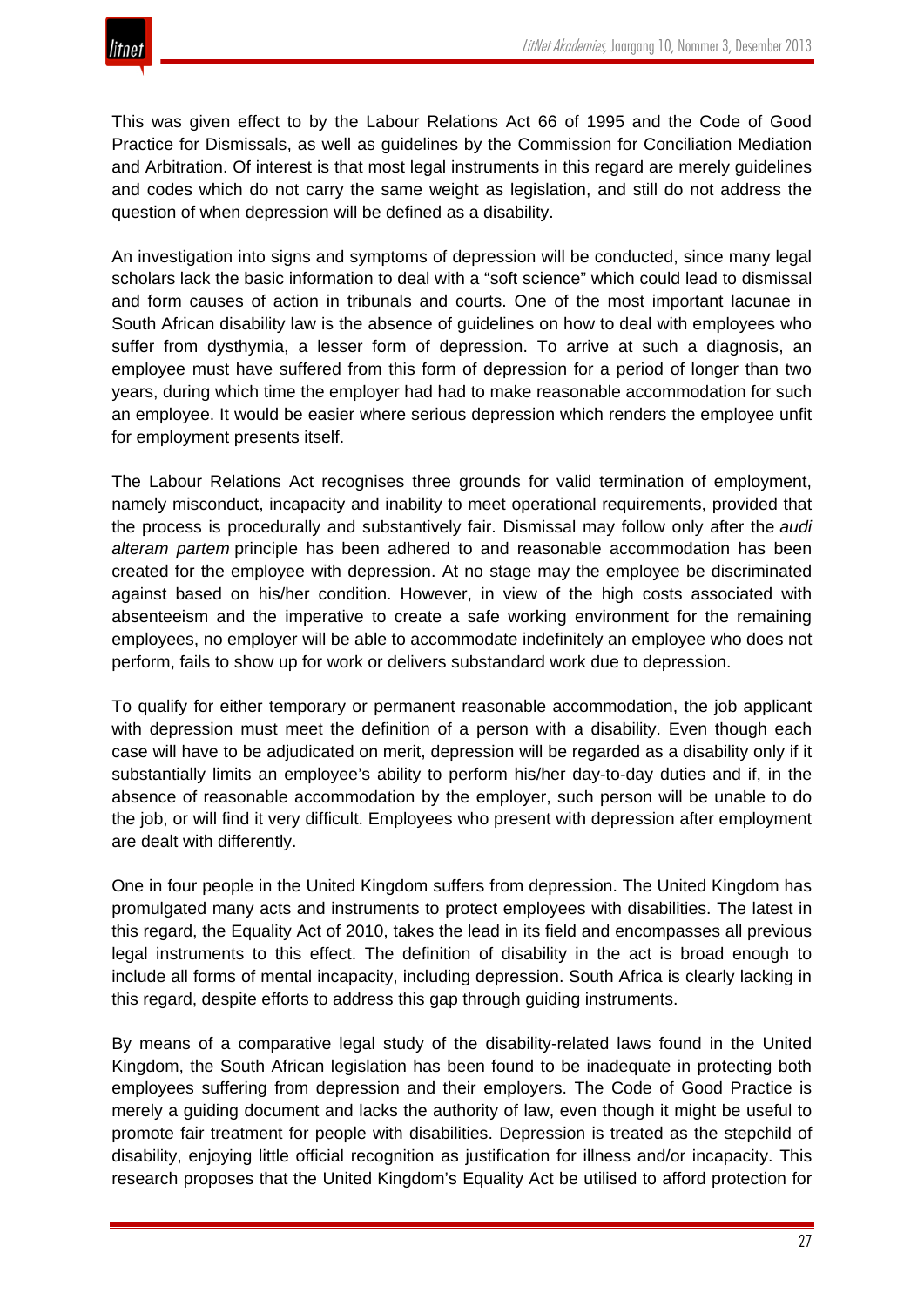

those suffering from depression in South African workplaces at the same time as protecting the economic interests of the employer.

**Keywords:** disability; employees suffering from depression; employer; grounds for dismissal; incapacity; mental disorder; reasonable accommodation; South Africa; United Kingdom; workplace depression

### **1. Inleiding**

"Recession is when your neighbor loses his job. Depression is when you lose yours." – Ronald Reagan, oudpresident van die VSA.

Depressie is nie 'n nuwe verskynsel in ons samelewing nie en vorm 'n integrale deel van die mens se werk- en lewensgeskiedenis. Die oudste opgetekende gevalle is in die Bybel te vinde: dit lyk asof sowel koning Dawid as Job aan hierdie vorm van geestesongesteldheid gely het.<sup>1</sup> Depressie neem tans epidemiese afmetings aan. Ongeveer 121 miljoen mense wêreldwyd word daardeur geraak en volgens die Wêreldgesondheidsorganisasie (WGO) sal dit vermoedelik teen 2020 die tweede mees algemene siekte onder die mensdom wees.<sup>2</sup> In Suid-Afrika is onlangs bevind dat 27%<sup>3</sup> van die samelewing aan die een of ander vorm van ernstige depressie ly. Dat die aanvangsouderdom van depressie gemiddeld 25 jaar<sup>4</sup> of ouer is, versterk verder die moontlikheid dat dié probleem hom in die werksomgewing sal manifesteer.

Sowel die Verenigde Koninkryk as Suid-Afrika beskik oor verskeie vereistes en prosedures vir die hantering van ernstige gevalle van depressie in die werkplek wat nie net in wetgewing neergelê word nie, maar ook in die gemene- en presedentereg voorkom. Alhoewel die onlangse inwerkingtreding van die Equality Act van 2010<sup>5</sup> die Verenigde Koninkryk aan die voorpunt van die beskerming van werknemers met gestremdhede, onder meer depressie, geplaas het, is daar oënskynlik steeds verskeie grys gebiede in Suid-Afrika oor die vraag of werknemerdepressie enigsins as 'n gestremdheid beskou behoort te word, veral in gevalle waar dit nie so langdurig en/of ernstig is dat geargumenteer kan word dat ontslag die enigste gepaste sanksie is nie.

Hierdie artikel vergelyk die diensverhouding tussen die werkgewer en die geestesongestelde werknemer in Suid-Afrika met dié in die Verenigde Koninkryk. Die vergelyking behels 'n ondersoek na die geldigheid van die dienskontrak, die produktiwiteit van geestesongestelde werknemers, die openbaarmakingsplig, asook verwysings na billike ontslag. Die studie is hoofsaaklik daarop toegespits om 'n ewewig te vind tussen die regte van die (potensiële) werknemer en die belange van die werkgewer wat geestesongesteldheid van werknemers betref.

Ten slotte sal sekere lakunes in die bestaande wetsraamwerk, tesame met moontlike oplossings vir die hantering van werknemers met ernstige depressie en distimie, hanteer word.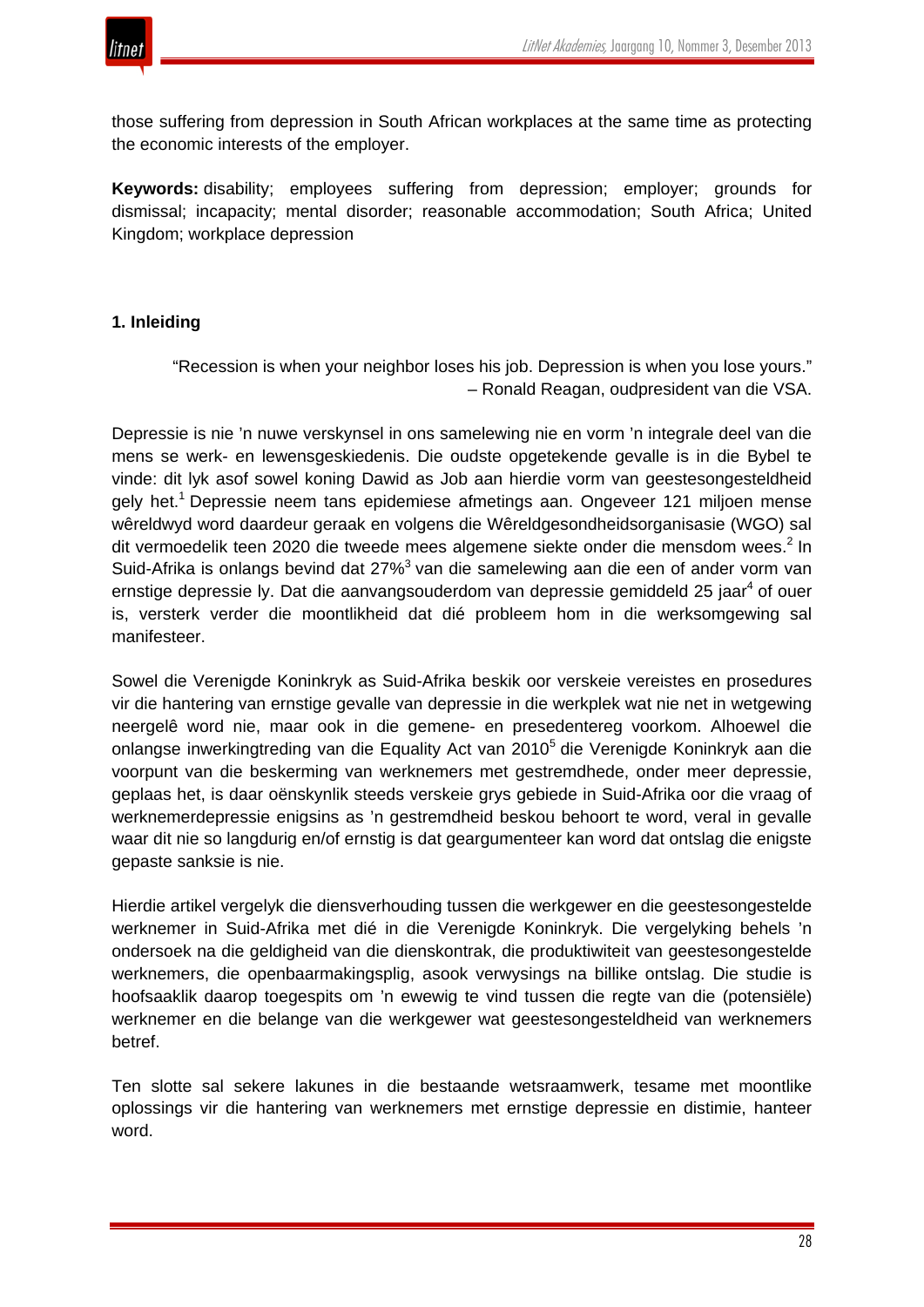

#### **2. Die omvang van depressie in die samelewing en werkplek**

Reeds in 2006 het statistieke getoon dat minstens een uit elke vier persone in Suid-Afrika gedurende hul leeftyd depressie ontwikkel.<sup>6</sup> Latere Suid-Afrikaanse syfers dui egter op 'n toename in depressie en toon dat tussen 18% en 27% van die samelewing in Suid-Afrika met ernstige depressie gediagnoseer sal word.<sup>7</sup> Hoewel die verskil tussen ernstige depressie en distimie later bespreek sal word, is dit belangrik om reeds hiér daarop te let dat werknemers met ernstige depressie nie hul werksverpligtinge kan nakom nie. In die Verenigde Koninkryk is bevind dat meer as sewe miljoen mense gedurende hul leeftyd deur depressie geraak word: een uit elke ses persone sal dus 'n depressiewe tydperk beleef.<sup>8</sup>

Navorsing bewys voorts dat depressie die leidende oorsaak van afwesigheid en lae produktiwiteit is en dat werknemers met depressie die werkgewer veel meer kos as hul kollegas sonder depressie.<sup>9</sup> Die waarskynlikheid dat vroue depressie sal ontwikkel, is twee maal groter as onder mans;<sup>10</sup> minstens 1% van die samelewing toon simptome van, of word gediagnoseer met, skisofrenie en 3% doen bipolêre gemoedsteurings op.<sup>11</sup> Dit is dus 'n algemene 21ste-eeuse verskynsel om 'n groot getal werknemers met depressie en ander geestesongesteldhede in diens te hê – 'n uitdaging wat nie meer geïgnoreer kan word nie.

Boonop voer Ronald C. Kessler aan dat hoewel depressie self 'n beduidende ekonomiese impak het, die negatiewe uitwerking op sowel produktiwiteit as op gesondheidsorgkoste heelwat groter kan wees indien werknemers met depressie ook nog aan ander toestande ly.<sup>12</sup> Benewens die uitdagings wat depressie daarstel, is werknemers dus dikwels ook die slagoffers van ander, gepaardgaande toestande – sowel medies as emosioneel – wat dit vir hulle selfs moeiliker maak om hul dagtake te verrig.<sup>13</sup> 'n Johannesburgse sielkundige, Dora Wynchank, glo byvoorbeeld dat die finansiële krisis in Suid-Afrika tans een van die grootste bydraende oorsake van depressie is,<sup>14</sup> wat natuurlik ten nouste by oudpresident Reagan se woorde aan die begin van hierdie artikel aansluit.

Uit die hoek van werknemers met depressie is onbillike diskriminasie gewis niks vreemd nie. Werkgewers is bevooroordeeld en huiwerig om persone met 'n mediese geskiedenis van enige geestesongesteldheid (soos depressie, bipolariteit of skisofrenie) in diens te neem.<sup>15</sup> Ander probeer weer die rang van persone wat met hierdie geestesongesteldhede gediagnoseer word, in die onderneming verlaag of hulle af te dank;<sup>16</sup> hierdie siektes benadeel dus sodanige werknemers se loopbaangeleenthede. Geestesongestelde werknemers beskik nie oor geredelike kanse op bevordering nie en baie bedank self.<sup>17</sup> Uiteraard is hierdie werknemers geregtig op billike beroepsbeskerming en op beskerming teen arbitrêre optrede deur werkgewers.

Aangesien die diensverhouding 'n wederkerige kontrak<sup>18</sup> is, moet die aangeleentheid ook uit die hoek van die werkgewer beskou word. Aangesien die privaatreg die grondslag van die vrywillige dienskontrak tussen die werkgewer en werknemer vorm, is dit onafwendbaar dat daar konflik sal ontstaan waar een groep beskerming behoef en die werkgewer winsgedrewe is. In hierdie opsig word die werkgewer ondersteun deur die werknemer se stilswyende verpligting om persoonlike diens in 'n ondergeskikte hoedanigheid te verrig waarin hy sy bevoegdheid waarborg, natuurlik teen betaling.<sup>19</sup> In ruil daarvoor is werkgewers verplig om veilige werksomstandighede te voorsien en loop hulle in sowel Suid-Afrika<sup>20</sup> as die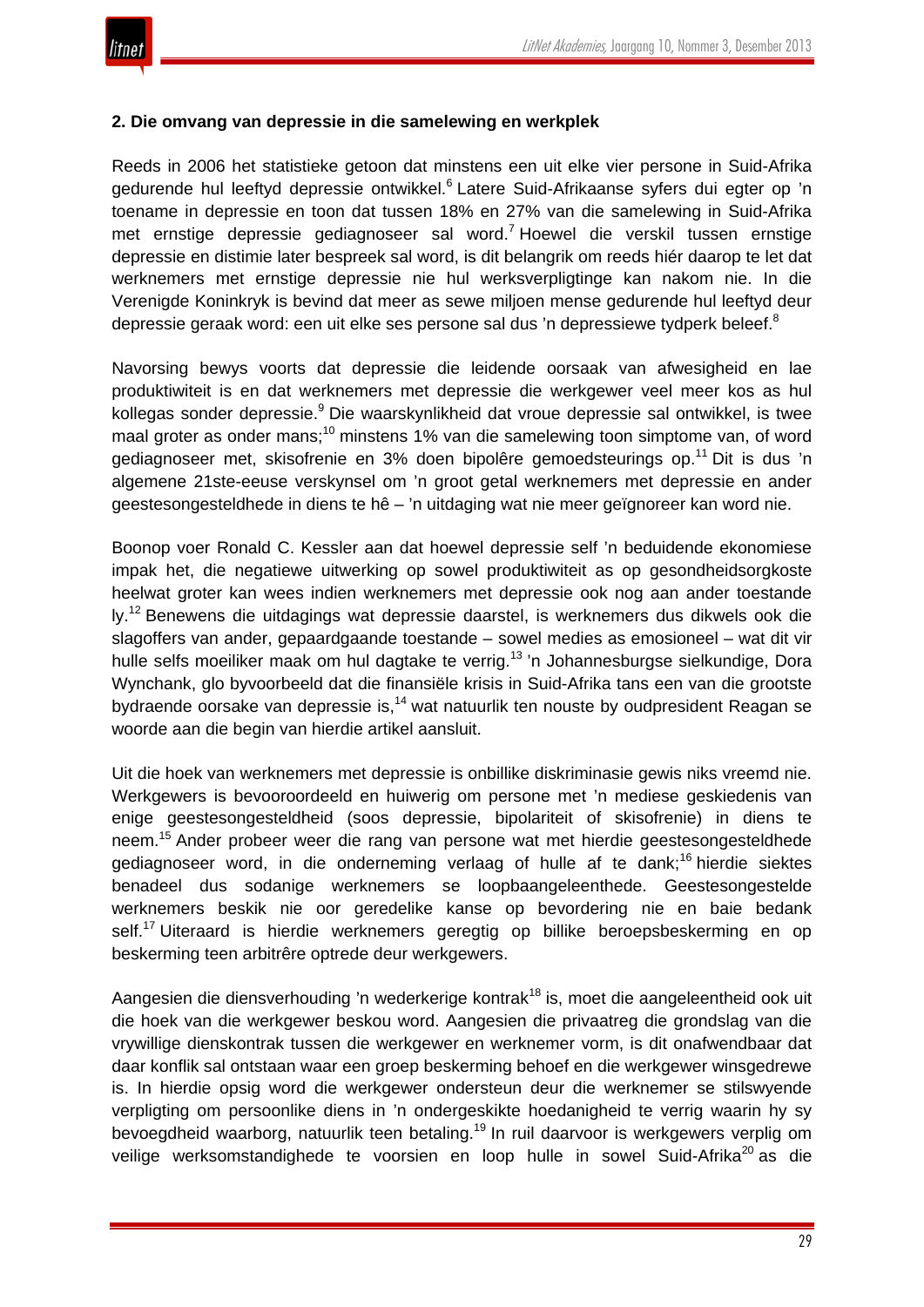

Verenigde Koninkryk<sup>21</sup> die risiko om in sekere omstandighede middellik aanspreeklik gehou te word indien hulle hierdie plig versaak.

Geestesongestelde werknemers plaas geweldige ekonomiese druk op die werkgewer vanweë verlaagde produktiwiteit<sup>22</sup> en 'n toename in afwesigheid van die geaffekteerde persone.<sup>23</sup> In 'n studie wat in 2005 onder werknemers met depressie uitgevoer is, het 28% van die deelnemers dit moeilik gevind om hul gewone dagtake te verrig, terwyl 20% uiteindelik glad nie meer hul werk kon verrig nie. Voorts het 77% van die deelnemers siekteverlof geneem en het 33% langer as 'n maand siekteverlof geneem om te herstel.<sup>24</sup> Studies toon dat sowel die direkte as die indirekte koste om geestesongesteldheid met spesifieke verwysing na depressie te behandel, die werkgewer se onderneming benadeel.<sup>25</sup> Werkgewers se mediese onkoste neem met tussen 70% en 124% toe en die Suid-Afrikaanse ekonomie verloor jaarliks ongeveer R19 miljard weens afwesigheid as gevolg van siekte, wat depressie insluit.<sup>26</sup> Dit is egter 'n bewese feit dat die behandeling van depressie dikwels meer voordele as nadele vir die werkgewer inhou indien werwing- en opleidingskoste in aanmerking geneem word.<sup>27</sup>

### **3. Die Suid-Afrikaanse stand van sake met betrekking tot geestesongesteldheid van werknemers in die werkplek**

#### *3.1 Depressie as gestremdheid in die werkplek*

Die Wêreldgesondheidsorganisasie omskryf depressie soos volg:

Depression is a common mental disorder that presents with depressed mood, loss of interest or pleasure, feelings of guilt or low self-worth, disturbed sleep or appetite, low energy, and poor concentration. These problems can become chronic or recurrent and lead to substantial impairments in an individual's ability to take care of his or her everyday responsibilities. At its worst, depression can lead to suicide.<sup>28</sup>

Daar is hoofsaaklik twee vorme van depressie, naamlik ernstige depressie en distimie.<sup>29</sup> Met ernstige depressie is daar een of meer major-depressiewe episodes, wat gewoonlik gekenmerk word deur 'n depressiewe bui of 'n algehele verlies van belangstelling of genot in bykans alle aktiwiteite, vir minstens twee weke.<sup>30</sup> Om as 'n lyer aan ernstige depressie gediagnoseer te word, moet die persoon nog vier gepaardgaande simptome toon, wat 'n swak eetlus,<sup>31</sup> gewigsveranderinge, 'n afname in energie, slapeloosheid,<sup>32</sup> hipersomnie<sup>33</sup> en konsentrasieprobleme kan insluit.<sup>34</sup> Met distimie word 'n geskiedenis van depressiewe buie vir minstens twee jaar ondervind, waartydens die getal depressiewe dae die niedepressiewe dae oorskry. Om as distimie beskou te word, behoort hierdie versteuring nie gedurende die eerste twee jaar aan die maatstawwe vir ernstige depressie te voldoen nie.<sup>35</sup>

Indien daar dus op sowel bostaande omskrywing van depressie deur die Wêreldgesondheidsorganisasie as op bogenoemde vorme van depressie gelet word, is dit moontlik dat depressie aan die vereistes van 'n gestremdheid ingevolge die Suid-Afrikaanse Goeie Praktykskode<sup>36</sup> vir die Indiensneming van Persone met Gestremdhede kan voldoen. (Tog sluit dié Goeie Praktykskode<sup>37</sup> 'n aantal gestremdhede uit, onder meer waar 'n persoon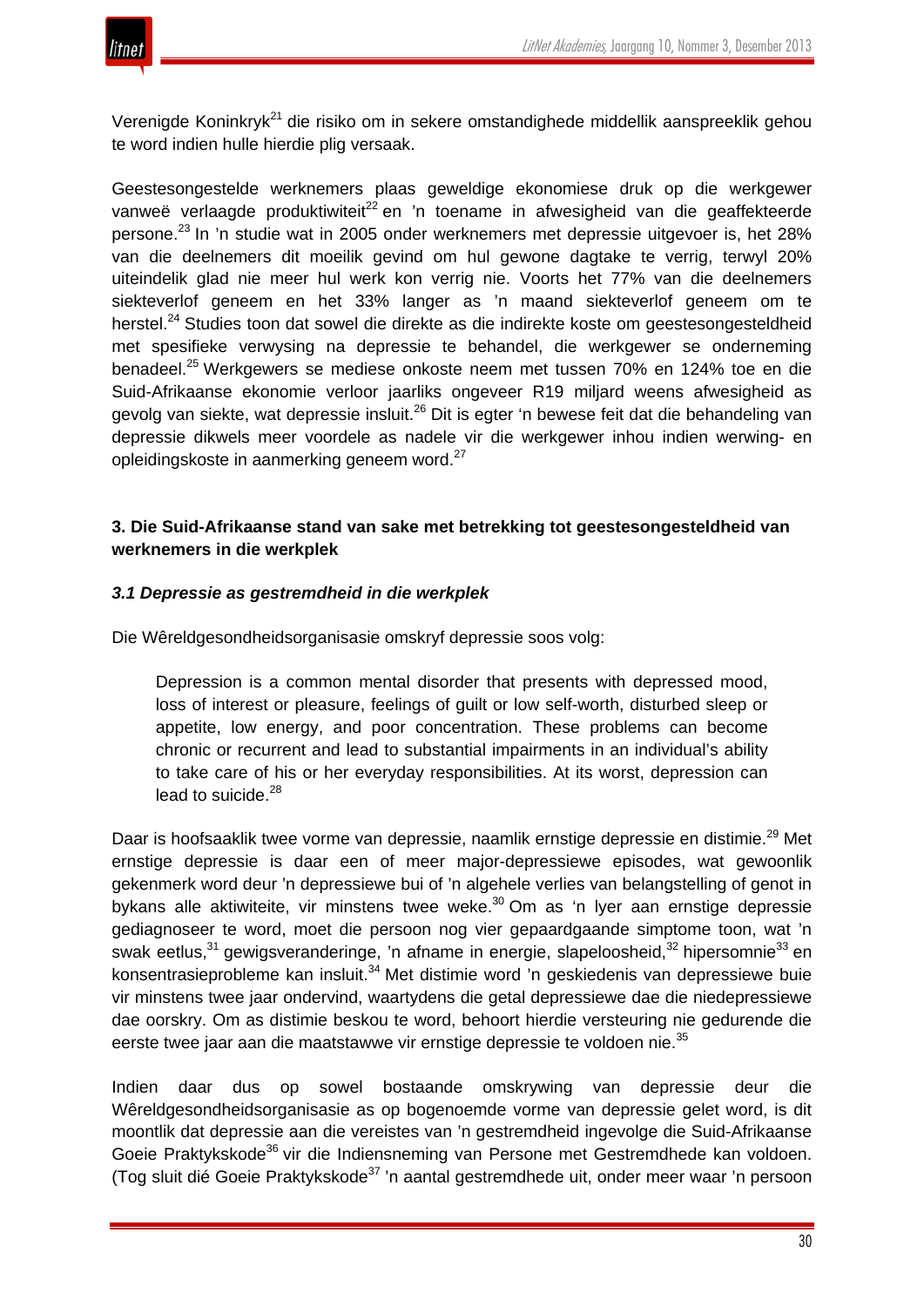weens die gebruik van onwettige dwelmmiddels of alkohol geestelik of fisies aangetas word.) Persone wat aan depressie ly, kan dus moontlik as persone met gestremdhede ingevolge die Goeie Praktykskode kwalifiseer.

#### *3.2 Die regstatus van die depressiewe werknemer*

Om vas te stel of werknemers met depressie enige statutêre beskerming in die Suid-Afrikaanse reg geniet, word ondersoek ingestel na die Grondwet van die Republiek van Suid-Afrika,<sup>38</sup> die Wet op Arbeidsverhoudinge,<sup>39</sup> die Wet op Gelyke Indiensneming,<sup>40</sup> die Goeie Praktykskode vir Ontslag,<sup>41</sup> die Goeie Praktykskode vir die Indiensneming van Persone met Gestremdhede, die Wet op Vergoeding vir Beroepsbeserings en -siektes,<sup>42</sup> en die bepalings van die Internasionale Arbeidsorganisasie. Ook die gemenereg word uiteraard nie buite rekening gelaat nie.

Die eerste hekkie wat oorkom moet word, is die vraag of werknemers wat aan geestesongesteldhede ly, as werknemers met "gestremdhede" ingevolge die omskrywing in die Goeie Praktykskode vir die Indiensneming van Persone met Gestremdhede<sup>43</sup> beskou kan word. Voorts moet vasgestel word of sodanige persone in staat is om 'n geldige dienskontrak te sluit, en indien wel, watter openbaarmakingsplig, indien enige, daar by die sluiting van sodanige dienskontrak bestaan. Laasgenoemde word bepaal teen die agtergrond dat daar geen openbaarmakingsplig op werknemers rus om vorige wangedrag te openbaar indien versuim daartoe hulle nie onbevoeg vir die pos sou maak nie.<sup>44</sup> Laastens moet bepaal word of die simptome en gevolge van die geestesongesteldheid voldoende gronde vir ontslag weens onbevoegdheid uitmaak en wat werkgewers te doen staan in gevalle waar depressie nie so ernstig is dat ontslag die enigste gepaste sanksie is nie.

Verskeie wette en goeiepraktykkodes is reeds in Suid-Afrika uitgevaardig wat werknemers teen diskriminasie op grond van gestremdheid beskerm. Artikel 9 van die Grondwet bepaal byvoorbeeld dat elkeen oor die reg beskik om nie aan onbillike diskriminasie op grond van gestremdheid onderwerp te word nie, terwyl artikel 6(1) van die Wet op Gelyke Indiensneming dit baie duidelik stel dat geen werkgewer op grond van enige gestremdheid teen 'n werknemer mag diskrimineer nie.<sup>45</sup> Die uitvaardiging van wetgewing in hierdie verband is 'n direkte gevolg daarvan dat Suid-Afrika tot die Internasionale Arbeidsorganisasie en die Verenigde Nasies behoort en derhalwe aan Konvensie 159 van 1983 gehoor gee.<sup>46</sup> Die Wet op Gelyke Indiensneming bevat egter geen spesifieke omskrywing van die woord *gestremdheid* of van wat 'n gestremdheid sou uitmaak nie. Die Goeie Praktykskode vir die Indiensneming van Persone met Gestremdhede omskryf *gestremdheid* as (i) 'n fisieke<sup>47</sup> of geestelike,<sup>48 49</sup> (ii) langtermyn- $50$  of herhaalde<sup>51</sup> gebrek (iii) wat wesenlik beperkend is. Hierdie kode blyk 'n veel wyer omvang as blote indiensneming te hê en slaan ook op werknemers wat reeds in diens is. Artikel 23(1) van die Grondwet bepaal dat elke persoon die reg op billike arbeidspraktyke het.

Suid-Afrikaanse wetgewing bevat duidelike riglyne oor "redelike akkommodasie (voorsiening)" vir en ontslag van werknemers met gestremdhede waaraan werkgewers gehoor moet gee.<sup>52</sup> Hierdie riglyne word in die Goeie Praktykskode vir Ontslag vervat.<sup>53</sup> Verdere riglyne met betrekking tot akkommodasie vir werknemers met gestremdhede of ernstige siektes en beserings word ook in die Kommissie vir Versoening, Bemiddeling en Arbitrasie se inligtingsblad oor siekte of besering,<sup>54</sup> asook in die Goeie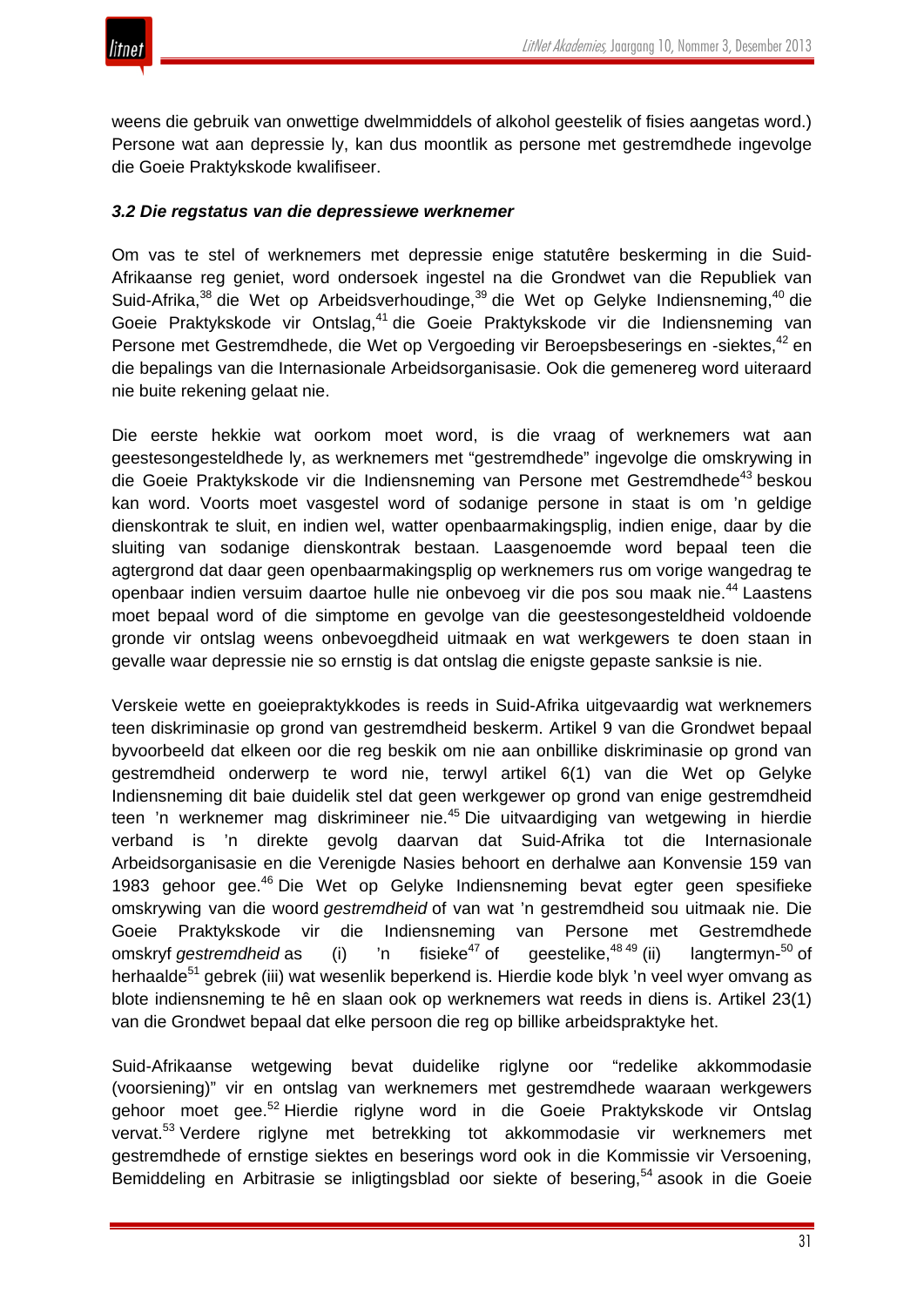

Praktykskode vir die Indiensneming van Persone met Gestremdhede uiteengesit. Die vereiste van redelike akkommodasie geld vir werksaansoekers en werknemers met gestremdhede (sowel fisieke as geestelike gebreke) en word gedurende die werwing- en keuringsproses, in die werksomgewing, in die gewone evaluering en beloning van werk en in die toekenning van voordele en voorregte by indiensneming vereis.<sup>55</sup> Volgens hierdie Goeie Praktykskode kan die plig tot redelike akkommodasie ontstaan waar werknemers in enige stadium hul behoefte aan akkommodasie vrywillig openbaar, of waar so 'n behoefte redelikerwys vanselfsprekend vir die werkgewer is.<sup>56</sup> Tog is die openbaarmakingsplig nie duidelik nie. Die Departement van Arbeid se tegniese riglyne oor die indiensneming van persone met gestremdhede, oftewel TAG,<sup>57</sup> lui dat waar werknemers verkies om nie hul gestremdhede te openbaar nie en dit nie redelikerwys vanselfsprekend is nie, die werkgewer onder geen verpligting staan om redelike akkommodasie vir die werknemer te maak nie. Die Goeie Praktykskode self swyg egter oor sodanige gevalle en dus word dit as 'n lakune uitgewys.

Nietemin, om hierdie spesiale beskerming te geniet, hetsy tydelik of permanent,<sup>58</sup> moet die werknemer aan voormelde omskrywing van 'n persoon met 'n gestremdheid voldoen. Daar is 'n mate van twyfel oor wanneer 'n gebrek die werknemer se vermoë wesenlik sal beperk en wanneer dit nie die geval sal wees nie. Elke geval sal waarskynlik volgens verdienste beoordeel moet word. 'n Gebrek sal werknemers se vermoë om hul daaglikse take uit te voer wesenlik beperk indien daardie persone, by gebrek aan redelike akkommodasie deur die werkgewer, nie in staat sal wees om hul werk te verrig nie of wesenlik beperk sal wees in die uitvoering van hul werk.<sup>59</sup>

Werknemers wat reeds in diens staan en dan met depressie gediagnoseer word, word anders hanteer. Voorgeskrewe maatreëls en prosedures wat die werkgewer moet volg voordat die werknemer op grond van gestremdheid afgedank mag word, word statutêr gereguleer.<sup>60</sup> Die Wet op Arbeidsverhoudinge erken drie gronde vir die geldige beëindiging van 'n diensverhouding,<sup>61</sup> naamlik wangedrag, onbevoegdheid en afdanking weens bedryfsvereistes.<sup>62</sup> met nakoming van prosedurele en substantiewe billikheid.<sup>63</sup> Ontslag moet voorafgegaan word deur die nakoming van die *audi alteram partem*-beginsel en die skep van redelike akkommodasie vir die depressiewe werknemer; in geen stadium mag daar op grond van depressie teen 'n werknemer gediskrimineer word nie. Weens hoë afwesigheidskoste en die skep van 'n veilige werksomgewing vir die oorblywende personeel bly dit egter moeilik vir 'n werkgewer om onbepaald voorsiening te maak vir 'n depressiewe werknemer wat nie presteer nie, van die werk wegbly of swak werk lewer. Weer eens sal elke geval volgens verdienste beoordeel moet word. Dit blyk dat ontslag weens depressie uiteindelik dieselfde pad as ontslag weens fisieke ongeskiktheid sal moet volg, natuurlik nadat 'n deskundige sodanige bevinding gemaak het.<sup>64</sup>

'n Verdere lakune in hierdie verband is die vraag of distimie*,* wat 'n minder ernstige vorm van depressie is, as 'n geestesiekte of onbevoegdheid beskou kan word. Daar moet in gedagte gehou word dat 'n diagnose van distimie deur depressiewe tydperke van twee jaar voorafgegaan moet word en 'n mediese diagnose moet insluit.

'n Reeks hofsake bevestig dat vir doeleindes van vergoeding, 'n psigiatriese afwyking of sielkundige trauma in dieselfde lig as 'n fisieke besering ingevolge die Wet op Vergoeding vir Beroepsbeserings en -siektes beskou word. In *Urquhart v Compensation*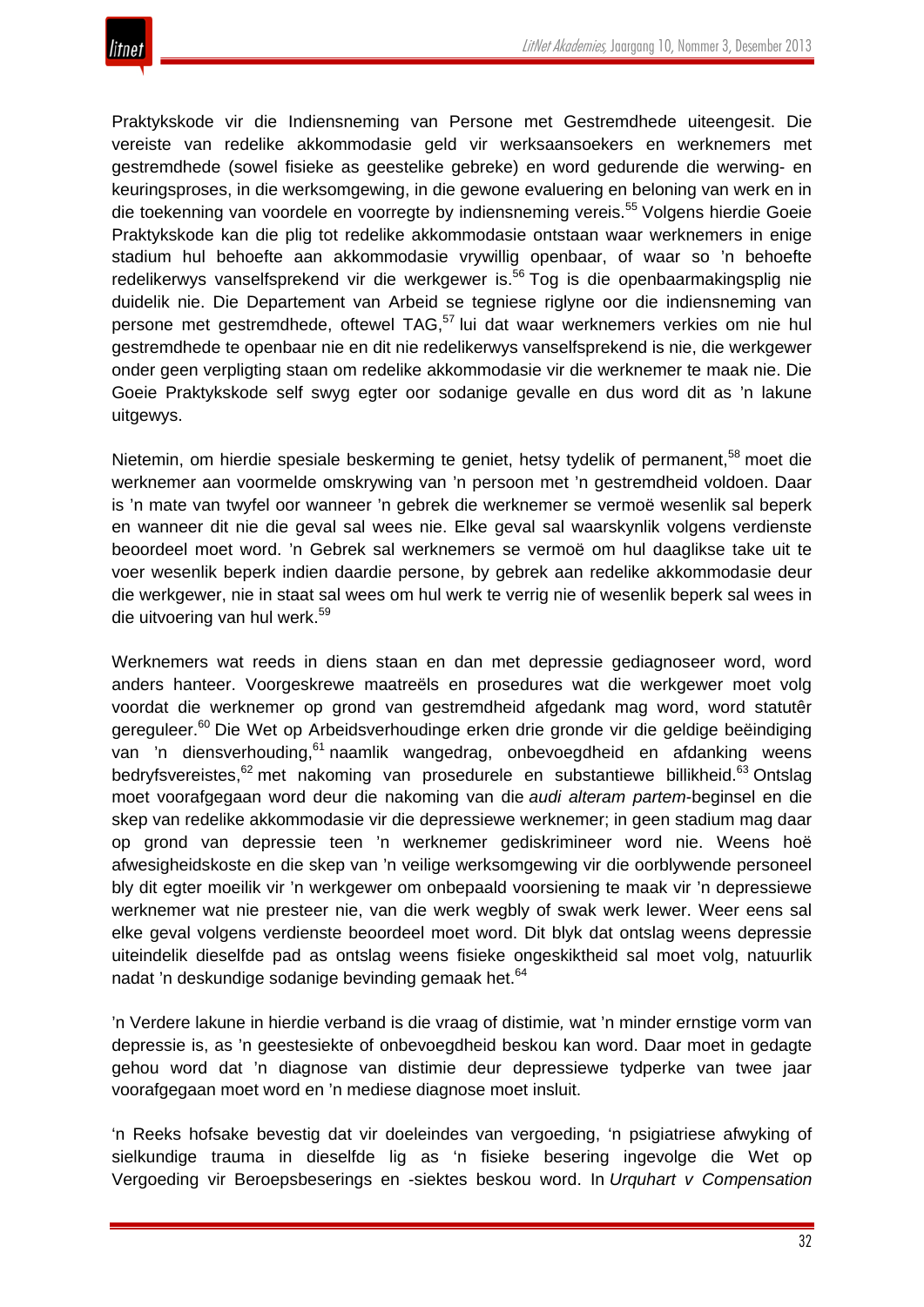

*Commissioner*<sup>65</sup> beskryf die hof sielkundige afwykings as "skedelbreuk". Hierdie beginsel is in *Marsland v New Way Motor & Diesel Engineering*<sup>66</sup> bevestig. Vergoeding van 24 maande was aan 'n werknemer toegestaan wat konstruktief ontslaan is vanweë voortdurende diskriminasie gebaseer op geestesongesteldheid. Van belang in hierdie saak was die bevinding dat diskriminasie gebaseer op geestesongesteldheid as 'n verbode grond van diskriminasie hanteer moet word.<sup>67</sup>

#### *3.3 Die geldigheid van 'n dienskontrak wat deur geestesongesteldes aangegaan word*

*Dienskontrak* word soos volg omskryf:

'n Dienskontrak is 'n wederkerige ooreenkoms tussen twee regspersone (partye) ingevolge waarvan een van die partye (werknemer) onderneem om sy persoonlike dienste vir 'n onbepaalde tydperk teen vasgestelde of vasstelbare vergoeding tot die beskikking van die ander party (die werkgewer) te stel, op so 'n wyse dat die werkgewer met gesag oor die werknemer beklee is en toesig hou oor die lewering van die werknemer se dienste.<sup>68</sup>

Een van die hoofvereistes behels dat albei partye die ooreenkoms vrywillig sluit<sup>69</sup> en gevolglik ten tye van die aangaan van die ooreenkoms ten volle bewus is van die aard van die verpligtinge en die gevolge van die ooreenkoms waartoe hulle toestem.<sup>70</sup> Geestesongestelde persone beskik nie oor die nodige handelingsbevoegdheid nie en het dus nie die vermoë om geldige, afdwingbare kontrakte te sluit nie.<sup>71</sup> Daarom is dit belangrik om vas te stel of geestesongesteldhede soos depressie die bevoegdheid van die lyer aantas. Die vraag word tereg gevra hoe dít prakties moontlik sal wees indien daar nie 'n definitiewe openbaarmakingsplig op die (voornemende) werknemer rus nie.

By major-depressiewe episodes is daar meestal 'n aantasting van die persoon se sosiale en beroepsfunksionering: hoe ernstiger die gebrek, hoe minder kan die betrokke persoon sosiaal of in die beroepsomgewing funksioneer.<sup>72</sup> Dit is selfs moontlik dat sulke persone nie hulself kan voed of klee, of selfs persoonlike higiëne kan handhaaf nie.<sup>73</sup> In sodanige ernstige gevalle wil dit dus voorkom of die betrokke persoon nie in staat sal wees om 'n geldige, afdwingbare dienskontrak te sluit nie, omdat hulle nie oor handelingsbevoegdheid beskik nie. Daarteenoor is die negatiewe invloed van distimie op sosiale en beroepsaktiwiteite slegs minimaal of matig weens die langdurige aard van die gebrek en dus sal hierdie minder ernstige vorm van depressie nie afbreuk doen aan die betrokke persoon se vermoë om 'n geldige en afdwingbare dienskontrak te sluit nie.<sup>74</sup>

Elke geval sal dus afsonderlik volgens verdienste beoordeel moet word om die graad, erns en impak van die geestesongesteldheid ten tye van die aangaan van die ooreenkoms en gevolglik die geldigheid en afdwingbaarheid van die ooreenkoms te bepaal.

### *3.4 Die regstatus van die werkgewer van depressiewe werknemers: regverdigingsgronde vir ontslag*

Die depressielyer self is natuurlik nie die enigste persoon wat deur die toestand geraak word nie. Die werknemer se geestesongesteldheid beïnvloed ook die werknemer se kollegas, en uiteindelik ook die werkgewer, en wel om die volgende redes.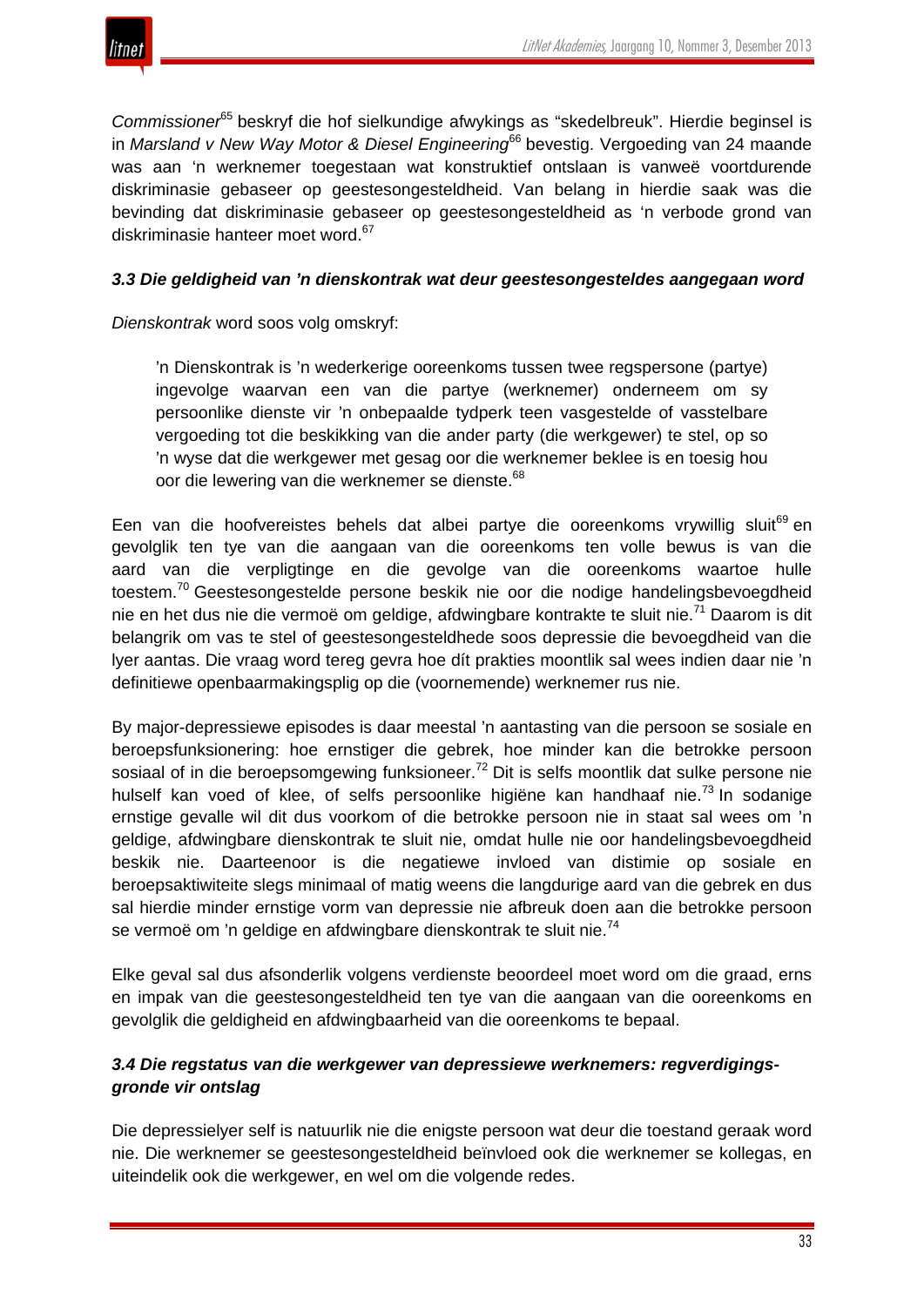

Depressie belemmer 'n persoon se vermoë om daaglikse probleme te hanteer, en depressiewe persone se produktiwiteit is ook aansienlik laer as dié van ander werknemers.<sup>75</sup> Werknemers wat aan depressie ly, is ook gereeld afwesig (met betaalde en onbetaalde siekteverlof), wat dit vir die werkgewer moeilik maak om simpatiek en ondersteunend op te tree, veral waar die werknemers nie die werkgewer oor hul gesondheidstatus ingelig het nie.<sup>76</sup> Daarbenewens toon studies dat die kombinasie van direkte koste,<sup>77</sup> indirekte koste<sup>78</sup> en ontasbare koste<sup>79</sup> vir die behandeling van geestesongesteldhede soos depressie en bipolariteit 'n geweldige invloed op die werkgewer se onderneming het.<sup>80</sup>

Alhoewel depressie steeds in stigma gehul is, is dit 'n behandelbare siekte en kan korrekte, vroegtydige behandeling die werkgewer baie geld bespaar en 'n werkvriendelike omgewing help skep. Sou dit egter nie meer vir die werkgewer redelikerwys haalbaar of billik teenoor ander personeel wees om 'n werknemer met depressie op die diensstaat te behou nie, beskik werkgewers in Suid-Afrika oor die volgende gronde vir ontslag.

#### *3.4.1 Geestes- en fisieke ongeskiktheid*

Werknemers kan op grond van fisieke of geestesongeskiktheid ontslaan word.<sup>81</sup> 'n Geestelike gebrek is 'n klinies erkende toestand of siekte wat 'n persoon se denkproses, oordeel of emosies raak.<sup>82</sup> Die woorde "klinies erkende" dui op 'n mediese diagnose wat tipies 'n paneel deskundiges insluit, veral waar mediese ongeskiktheidsvoordele geëis word. $83$ 

Die Goeie Praktykskode vir Ontslag bevat 'n aantal riglyne wat in ag geneem moet word voordat 'n persoon billik op grond van siekte of besering ontslaan mag word. Eerstens behels dit 'n ondersoek na sowel die moontlikheid vir die werknemer om die werk te verrig, as die mate waartoe die werknemer tot die werk in staat is of nie. Voorts vereis dit 'n ondersoek na of die bestaande werksomgewing of werk aangepas kan word, en laastens of gepaste alternatiewe werk in die onderneming beskikbaar is. By die bepaling van of die ongeskiktheid tydelik of permanent is, moet die omvang en duur daarvan en alle alternatiewe ondersoek word voordat daar op ontslag besluit word.<sup>84</sup>

Hou egter in gedagte dat hierdie ongeskiktheid vanweë siekte of besering moet ontstaan. Volgens Grogan<sup>85</sup> behoort spesiale oorweging geskenk te word aan wat presies werksverwante siekte of besering uitmaak. Stres kan byvoorbeeld ook werksverwant wees en tot depressie aanleiding gee, maar sommige arbeidstribunale hanteer depressie slegs as 'n ongeskiktheid.<sup>86</sup> In *IMATU v City of Cape Town*<sup>87</sup> is depressie as 'n behandelbare siekte beskou en is daar verder aangevoer dat depressie wesenlik beperkend moet wees om as 'n vorm van ongeskiktheid in aanmerking te kom.

Sommige skrywers (byvoorbeeld Basson<sup>88</sup>) reken weer dat depressie en stres wel so ernstig kan wees dat dit tot 'n bevinding van geestesongesteldheid kan lei. Die meeste ander Suid-Afrikaanse skrywers swyg in hul handboeke oor depressie. Dit blyk dus dat die regstatus van werknemers in Suid-Afrika wat vir 'n geestesongesteldheid behandel word, dog steeds werk kan verrig, hoewel in 'n mindere mate, onduidelik is.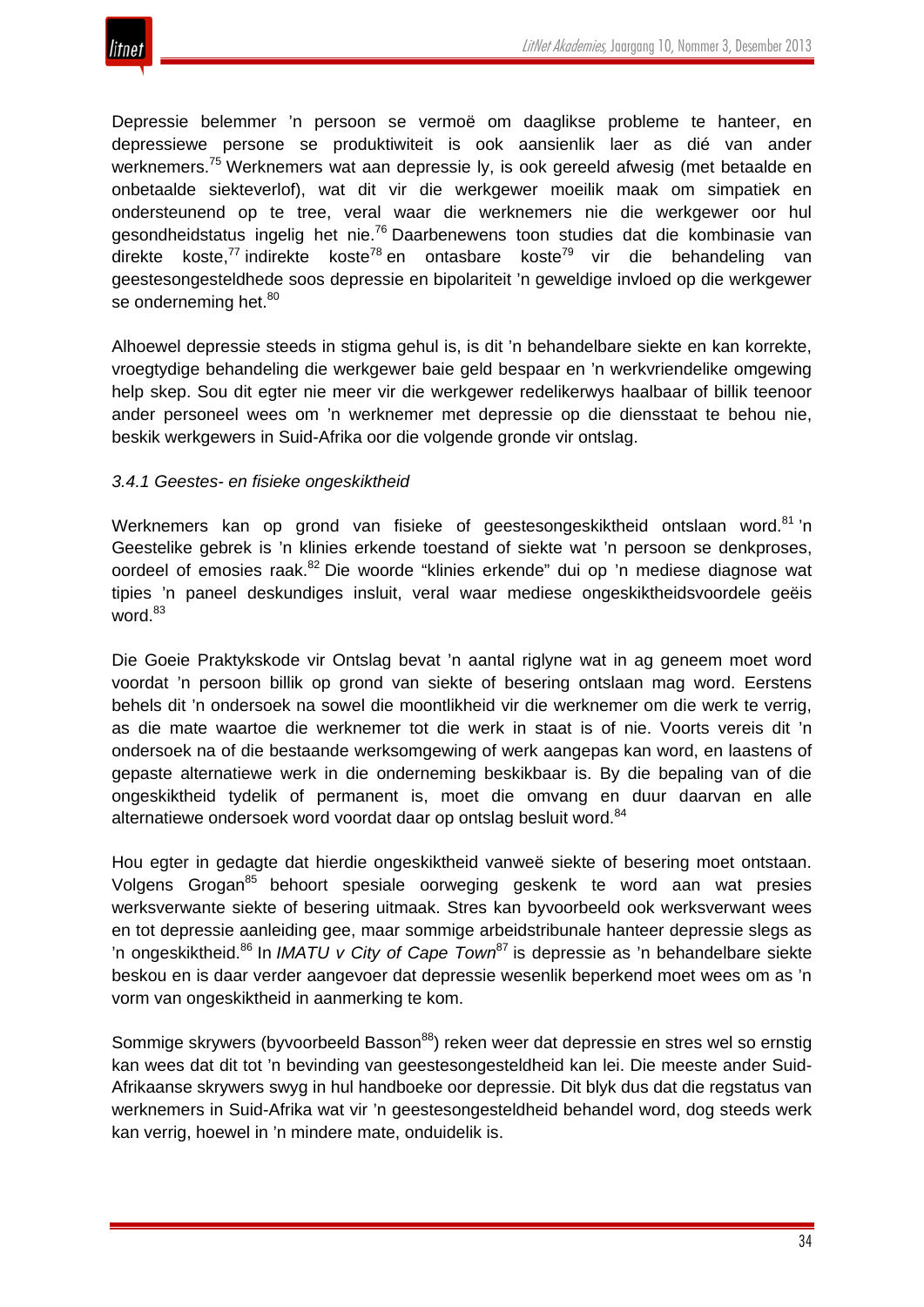

Voorts kan daar ook nie van die werkgewer verwag word om onbepaald vir die onproduktiewe, geestesongestelde werknemer voorsiening te maak nie. Aangesien redelike akkommodasie 'n las op die werkgewer plaas, is dit belangrik om die grense daarvan te bepaal, sodat dit nie 'n onbeperkte las word nie.<sup>89</sup> Dieselfde toets vir billikheid en eweredigheid wat in artikels 9 en 36 van die Grondwet vervat is, moet ook toegepas word in die vasstelling of die betrokke redelike akkommodasie dalk 'n oneweredige las op die werkgewer plaas.<sup>90</sup> In *MEC for Education v Pillay*<sup>91</sup> merk die hof op dat die moeilikste vraag oor redelike akkommodasie is of daar van die gemeenskap verwag kan word om voorsiening te maak vir daardie persone wat buite die hoofstroom val.<sup>92</sup> Die hof beslis verder dat die beginsel van proporsionaliteit, soos die Grondwet dit uiteensit, die deurslaggewende oorweging behoort te wees.<sup>93</sup>

### *3.4.2 Afwesigheid*

Vir 'n onderneming om ekonomies suksesvol te wees, is dit noodsaaklik dat produksie teen 'n aanvaarbare tempo voortgaan sonder om bykomende koste op te loop.<sup>94</sup> Hiervoor is die fisieke en emosionele teenwoordigheid van werknemers deurslaggewend.<sup>95</sup> Die afwesigheid van werknemers kan 'n geweldig negatiewe invloed op 'n onderneming se reeds beperkte begroting hê en word as een van die hoogste verskuilde uitgawes van 'n onderneming beskou.<sup>96</sup> Die Staatsdienskommissie se verslag van 2002 het aangedui dat afwesigheid van die werk gedurende die tydperk 1999 tot 2000 die regering R631 miljoen in siekteverlof gekos het.<sup>97</sup> In 'n studie in 2009 deur AIC Versekering is bevind dat afwesigheid die land se ekonomie tot soveel as R12 miljard per jaar kos.<sup>98</sup>

Om die billikheid van 'n werknemer se afwesigheid te bepaal, moet verskeie faktore in ag geneem word, soos die tydperk van afwesigheid, die permanente of tydelike aard daarvan, die belang van die werknemer se pos, die werknemer se dienstydperk, die gemak waarmee die werknemer tydelik vervang kan word, die werkgewer se finansiële vermoë om die werknemer tydelik te vervang, die werknemer se kanse op herstel, asook die uitwerking van die werknemer se afwesigheid op kollegas.<sup>99</sup>

Indien dit egter duidelik blyk dat die betrokke werknemer permanent ongeskik is, word daar nie van die werkgewer verwag om die werknemer te behou nie.<sup>100</sup> Hierdie siening is bevestig in *Free State Consolidated Gold Mines (Operations) Bpk h/a Western Holdings Goudmyn v Labuschagne*. <sup>101</sup> In *Hendricks v Mercantile & General Reinsurance Co of SA Ltd*<sup>102</sup> het die hof ook bevestig dat die werkgewer daarop geregtig is om die werknemer op grond van onbevoegdheid af te dank waar die werknemer weens siekte voortdurend van die werk afwesig is.<sup>103</sup> In *Naidoo v Old Mutual Healthcare (Pty) Ltd*<sup>104</sup> is depressie as 'n vorm van ongeskiktheid weens siekte hanteer en in *Rikhotso v MEC for Education*<sup>105</sup> is boonop erken dat stres tot mediese ongeskiktheid aanleiding kan gee. In dié saak is ook bevestig dat behandelde geestesongesteldhede tot slegs tydelike ongeskiktheid kan lei, omdat persone wat die korrekte behandeling ontvang, steeds hul take kan verrig.<sup>106</sup> In hierdie sin is die uitspraak waardevol, alhoewel die woord *depressie* nooit spesifiek vermeld word nie.

Die korrekte optrede teenoor werknemers wat as gevolg van depressie swak presteer en wie se depressie behandel kan word maar wat steeds van tyd tot tyd (hetsy fisies of emosioneel) afwesig is van die werk, word steeds as 'n lakune in die Suid-Afrikaanse reg beskou. Die vraag bly of depressie in so 'n geval op ongeskiktheid op mediese gronde neerkom, of slegs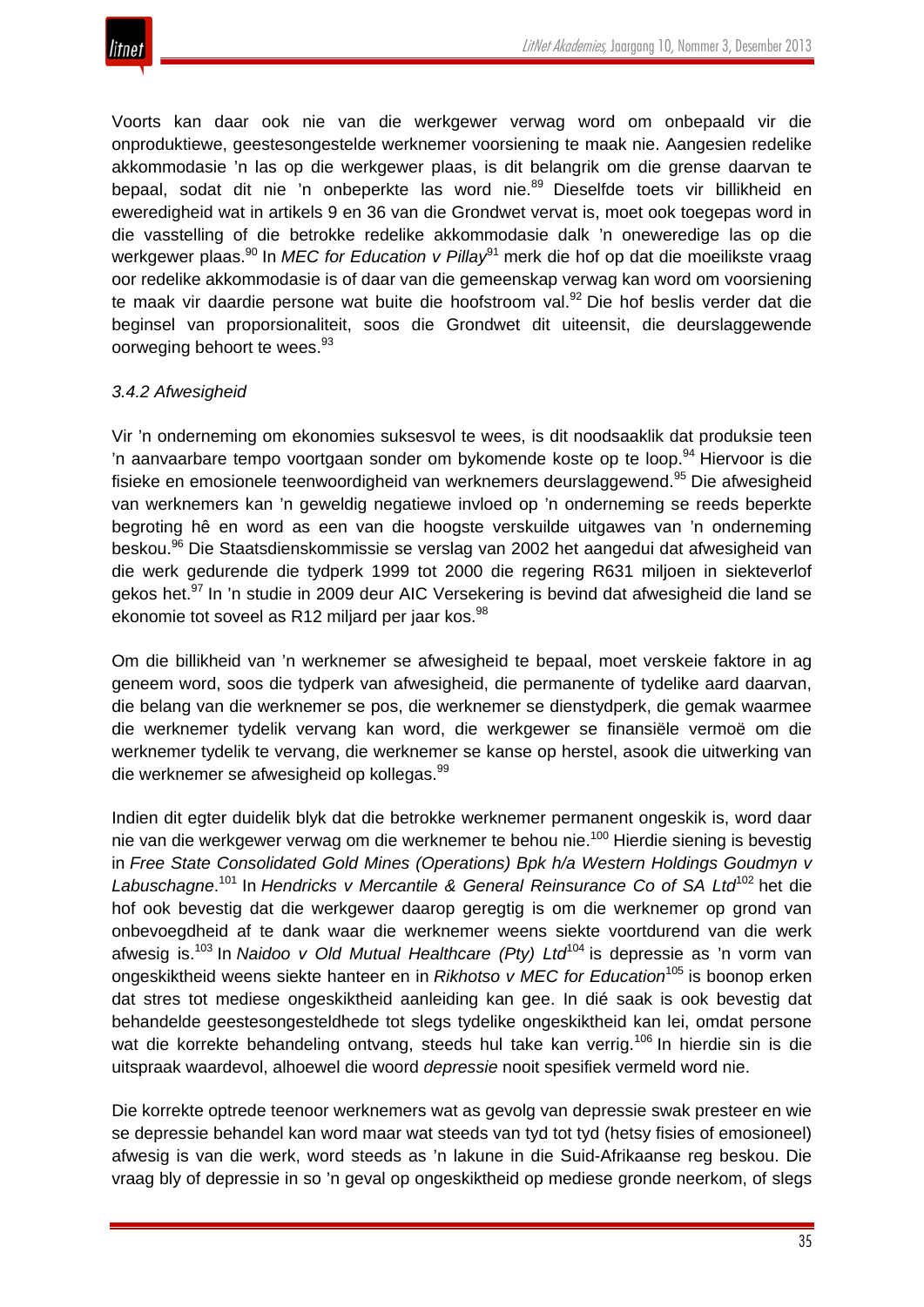

'n vorm van swak werksprestasie is. Wat is 'n billike tydsduur vir die werkgewer om vir so 'n werknemer voorsiening te maak? Wat sou redelike akkommodasie wees? En laastens, moet slegs 'n enkele psigiater, of 'n paneel deskundiges, depressie diagnoseer om die beskerming ingevolge wetgewing in werking te laat tree?

## **4. Die stand van sake in die Verenigde Koninkryk met betrekking tot geestesongesteldheid van werknemers**

## *4.1 Tersaaklike wetgewing*

Volgens statistieke is bewerings van werkplekdiskriminasie op grond van gestremdhede aan die toeneem.<sup>107</sup> Dus moet enige poging om 'n mate van gelykheid in die behandeling van persone met gestremdhede, en die daarstelling van geleenthede vir sodanige persone, teweeg te bring, in ag neem dat sodanige persone wel deur hul fisieke of emosionele gestremdheid benadeel word.<sup>108</sup> Een uit elke ses volwassenes in die Verenigde Koninkryk, dus altesaam meer as sewe miljoen, sal gedurende hul leeftyd depressie ervaar.<sup>109</sup> Werknemers met gestremdhede word deur daardie land se Equality Act van 2010 beskerm.<sup>110</sup> Die Equality Act is 'n samevatting<sup>111</sup> van die reg soos dit in die Disability Discrimination Act,<sup>112</sup> die Race Relations Act<sup>113</sup> en die Sex Discrimination Act<sup>114</sup> vervat is. Die Equality Act geld sedert 1 Oktober 2010 en dus word enige aangeleentheid wat voor hierdie datum plaasgevind het, deur die vorige wetgewing gereguleer.<sup>115</sup>

Kortom mag werknemers met gestremdhede in die Verenigde Koninkryk nie anders as hul niegestremde eweknieë behandel word nie, en terselfdertyd moet redelike akkommodasie vir hul gestremdhede gemaak word, hetsy wat betref die werk of wat betref die omgewing indien hulle wesenlik deur hul gestremdhede benadeel word.<sup>116</sup> Volgens die Equality Act is die aard, omvang en veral die uitwerking van die siekte op die persoon beslissend vir die beskerming wat die wet verleen. Die vorige wet, die Disability Discrimination Act van 1995, het 'n lys maatstawwe oor die uitwerking van siekte bevat om te bepaal wat die invloed daarvan op die persoon in die algemeen was. Hierdie lys word nie in die Equality Act van 2010 gevind nie en daar word dus aanvaar dat die afwesigheid daarvan aan werkgewers groter vryheid verleen om 'n besluit oor die onbevoegdheid van werknemers te neem. Die Equality Act handel egter steeds oor sielkundige toestande soos depressie.

#### *4.2 Depressie as gestremdheid en die regstatus van die depressiewe werknemer*

Net soos dié van Suid-Afrika, maak die wetgewing van die Verenigde Koninkryk breedvoerig voorsiening vir die beskerming van persone met gestremdhede, en wel deur middel van sowel nege verskillende stukke wetgewing wat diskriminasie verbied as ongeveer 100 statutêre instrumente wat reëls en regulasies wat hiermee verband hou, uiteensit.<sup>117</sup>

Een so 'n wet is die Equality Act van 2006<sup>118</sup> wat steeds op aangeleenthede van voor 1 Oktober 2010 van toepassing is, met spesifieke verwysing na artikel 8(3), wat bepaal dat persone met gestremdhede wel in sommige gevalle voorkeurbehandeling mag ontvang deur die skep van gelyke geleenthede vir hulle. Hierdie standpunt word steeds in die toepassing van die nuwe Equality Act 2010 beklemtoon.<sup>119</sup> Om dus die omvang van die beskerming ingevolge wetgewing vas te stel, moet 'n mens die statutêre betekenis van "gestremdheid"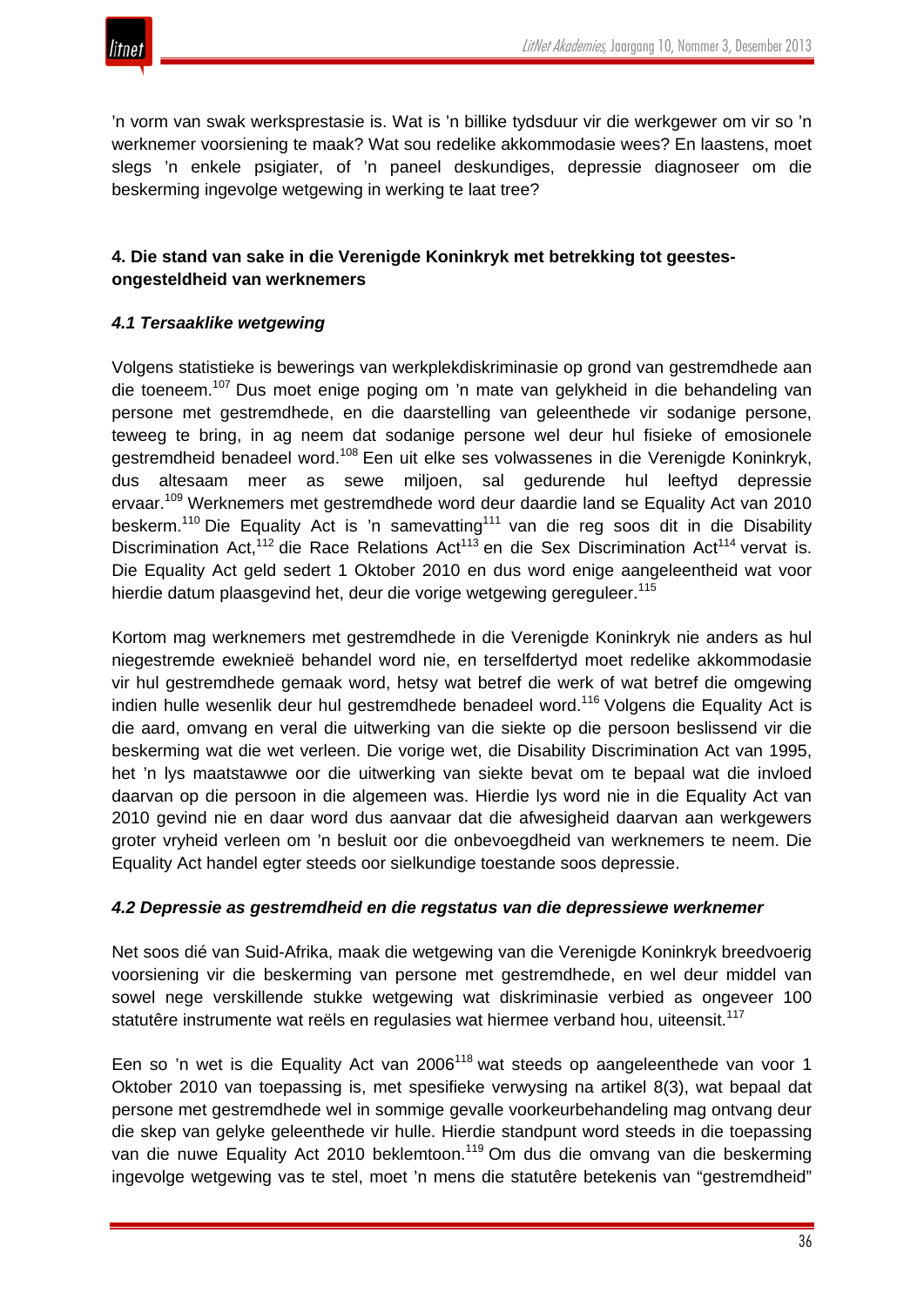bepaal. Artikel 6(1) van die Equality Act van 2010 en artikel 1 van die Disability Discrimination Act van 1995 bepaal: "'n Persoon het 'n gestremdheid indien daardie persoon aan 'n fisieke of geestelike gebrek ly wat 'n langtermyn- en wesenlike nadelige uitwerking het op die persoon se vermoë om gewone daaglikse aktiwiteite te verrig."

Uit hierdie definisie kan vier kwessies afgelei word om vas te stel of iemand ingevolge hierdie wet as 'n persoon met 'n gestremdheid beskou sal word. Eerstens moet vasgestel word of die betrokke persoon aan 'n fisieke of geestelike gebrek ly. Tweedens word daar bepaal of die gebrek 'n nadelige uitwerking op die persoon se vermoë het om gewone daaglikse aktiwiteite te verrig. Derdens word die wesenlikheid van die nadelige uitwerking vasgestel. Laastens moet bepaal word of die gebrek langtermyn is.<sup>120</sup>

Om hierdie kwessies doeltreffend te hanteer, is dit noodsaaklik om die omvang van sowel daaglikse aktiwiteite as langtermyngebreke vas te stel.<sup>121</sup> Paragraaf 2 van bylae 1 tot die Equality Act, asook die Disability Discrimination Act, bepaal dat 'n uitwerking as 'n langtermynuitwerking beskou sal word slegs indien dit reeds minstens 12 maande duur, indien die tydperk wat dit sal duur, waarskynlik minstens 12 maande sal wees, of indien die uitwerking waarskynlik vir die res van die persoon se lewe sal voortduur. Paragraaf 4 van bylae 1 tot die Disability Discrimination Act bepaal voorts dat daaglikse aktiwiteite beperk word tot beweeglikheid; handvaardigheid; fisieke koördinasie; die vermoë om alledaagse voorwerpe te beweeg, op te tel of te dra; spraak; gehoor; sig; geheue; die vermoë om te konsentreer, te leer en te verstaan; en begrip van die risiko van fisieke gevaar. Alhoewel hierdie lys beperkend is, is daar in *Hewett v Motorola Ltd*<sup>122</sup> beslis dat die lys nie te eng vertolk moet word nie.<sup>123</sup> Hierdie beslissing word algemeen aanvaar en daar word bepaal dat die lys in breë sin vertolk en op sowel fisieke as geestelike gebreke toegepas moet word.<sup>124</sup> Bylae 1 tot die Equality Act van 2010 bevat geen omskrywing of beperkings van daaglikse aktiwiteite nie,<sup>125</sup> maar die riglyndokument vir die toepassing van die Equality Act van 2010<sup>126</sup> bied wel 'n aanduiding van die betekenis en toepassing daarvan. Dit dui daarop dat die Equality Act daarna streef om weg te beweeg van die eng benadering wat in die Disability Discrimination Act gevolg is. Indien die Wêreldgesondheidsorganisasie se omskrywing van depressie, wat vroeër aangehaal is, dus in ag geneem word, blyk dit duidelik dat depressie aan die vereistes van sowel die Disability Discrimination Act<sup>127</sup> as die Equality Act van 2010<sup>128</sup> voldoen.

In *Heathrow Express Operating Company Ltd v Jenkins*<sup>129</sup> is beslis dat persone met depressie op grond van hul toestand meer geredelik eise vir ongeskiktheid kan instel, maar dat minder ernstige gevalle van depressie steeds nie deur wetgewing gedek word nie. Hierdie standpunt het kritiek ontlok, want weens die aard van depressie kan selfs kort episodes van die siekte tot langtermynstigma en diskriminasie aanleiding gee.<sup>130</sup>

Die Disability Discrimination Act en die Equality Act van 2010<sup>131</sup> gaan egter nou verder en bied ook beskerming aan persone wat voorheen aan 'n toestand soos depressie gely het. Dit beteken dat persone wat voorheen, selfs voor die inwerkingtreding van die wet,<sup>132</sup> aan so 'n gebrek gely het, steeds ingevolge die wet beskerm word mits die betrokke gebrek aan die statutêre vereistes hier bo gestel voldoen.<sup>133</sup> Hierdie artikels het egter onduidelikheid laat ontstaan oor watter wet van toepassing is op aangeleenthede voor 1 Oktober 2010.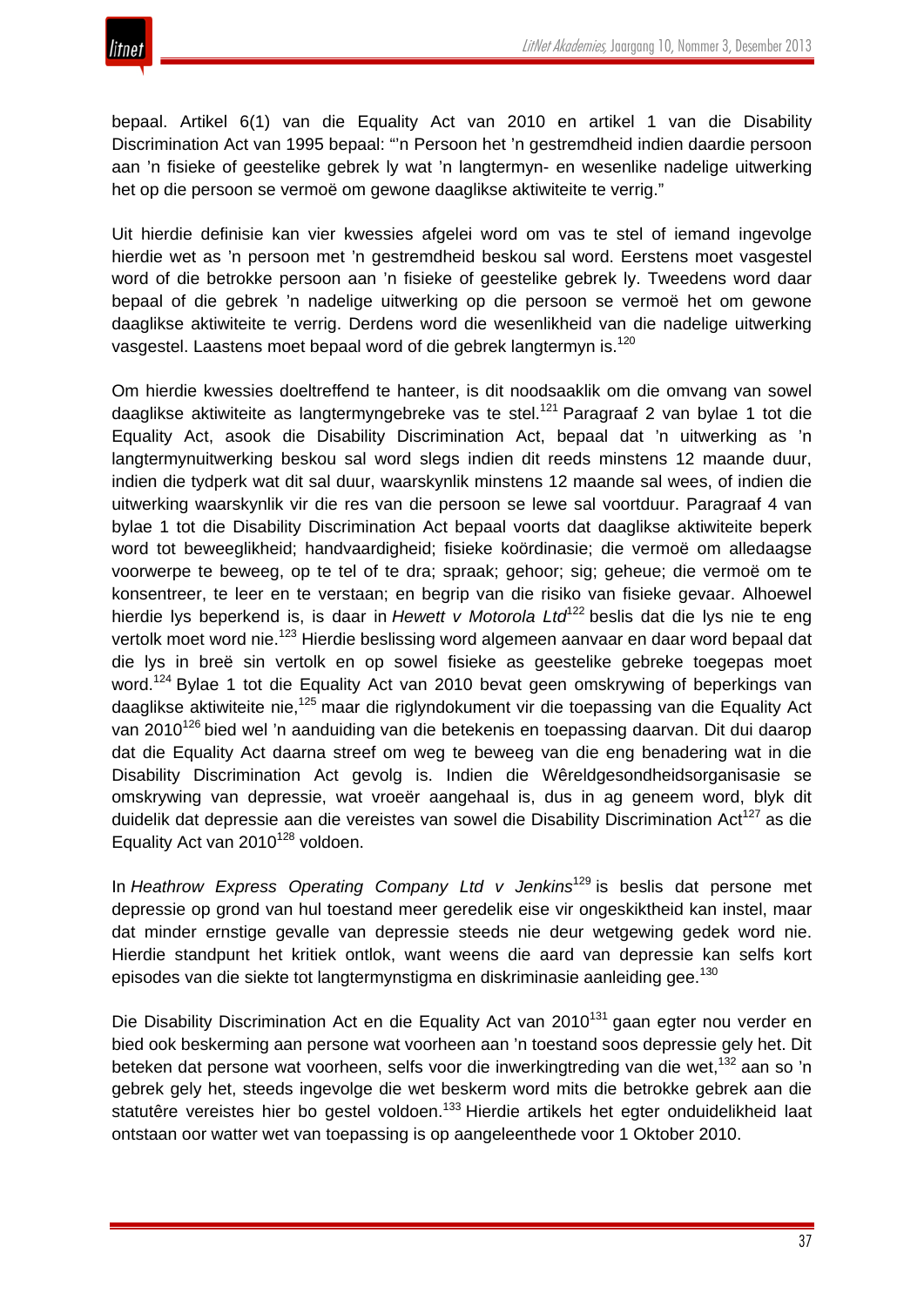Ondanks hierdie uitgebreide beskerming is daar steeds sommige toestande wat nie vir die doeleindes van hierdie wette<sup>134</sup> as 'n gebrek beskou word nie, onder meer middelafhanklikheid.<sup>135</sup> Indien persone in hierdie omstandighede aan 'n gepaardgaande gebrek ly, kan hulle egter steeds aan die statutêre vereistes van die omskrywing voldoen.<sup>136</sup> So kan 'n persoon wat aan alkohol verslaaf is, ook aan depressie ly en sal daardie persoon dus aan die vereistes voldoen en gevolglik beskerming geniet. Die bewyslas van die bestaan van sodanige gebrek rus egter deurgaans op die eiser.<sup>137</sup> Dít staan natuurlik in skrille kontras met die Suid-Afrikaanse reg, waar die Goeie Praktykskode vir die Indiensneming van Persone met Gestremdhede geen beskerming bied aan persone wat fisies of geestelik deur die gebruik van onwettige dwelmmiddels of alkohol aangetas is nie.

### *4.3 Die regstatus van die werkgewer van depressiewe werknemers: regverdigingsgronde vir ontslag*

Depressie lei dikwels tot 'n verandering in die prestasie en optrede van die werknemer.<sup>138</sup> Hierdie veranderinge kan die vorm aanneem van verminderde of wisselvallige produktiwiteit, afwesigheid, slordigheid, gereelde afwesigheid van die werkstasie, 'n toename in foute en 'n afname in werksgehalte, die uitstel van sperdatums, sosiale onttrekking van kollegas, oorsensitiewe of emosionele reaksies, verminderde belangstelling in die werk, leer- of geheueprobleme, vertraagde bewegings en reaksies, of gereelde opmerkings oor uitputting, en word dus dikwels as regverdigingsgronde vir diskriminerende optrede deur werkgewers gebruik.<sup>139</sup>

Om te bepaal of daar wel onbillike diskriminasie op grond van gestremdheid plaasgevind het, sal die volgende vrae onder meer in 'n ondersoek gestel moet word: Wat was die rede vir die ongunstige behandeling? Hou hierdie rede met die persoon se gestremdheid verband? Was die behandeling minder gunstig as die behandeling wat 'n persoon sou ontvang op wie hierdie rede nie van toepassing is nie? En indien wel, was die optrede regverdigbaar?<sup>140</sup>

Dit is noodsaaklik om te bepaal presies wat die werklike rede is waarvoor die werknemer aangespreek word.<sup>141</sup> Dit behels meestal 'n suiwer feitevraag.<sup>142</sup> Die belangrikste van al hierdie vrae en oorwegings is of die werkgewer voldoende regverdiging vir die optrede teenoor die persoon met die gestremdheid kan verskaf.<sup>143</sup> In *London Borough of Lewisham v Malcolm*<sup>144</sup> het die House of Lords beslis dat regverdiging vir die werkgewer se optrede slegs in gevalle van indirekte diskriminasie nodig is, wat beteken dat indien daar direkte diskriminasie plaasgevind het, dit outomaties as onbillik beskou sal word.<sup>145</sup> Met indirekte diskriminasie moet die werkgewer kan bewys dat die rede vir die diskriminerende behandeling sowel tersaaklik as wesenlik in die betrokke omstandighede was.<sup>146</sup> Die werkgewer kan hierdie regverdiging aanbied slegs indien die werkgewer redelike stappe gedoen het om die persoon redelik te akkommodeer, buiten in gevalle waar die optrede regverdigbaar sou wees ondanks die werkgewer se versuim om redelike akkommodasie te maak $147$ 

Om verwarring te voorkom, moet die presiese omvang en betekenis van *tersaaklik* en *wesenlik* in die vereistes vir regverdiging ook bepaal word. In *Jones v Post Office*<sup>148</sup> het die regter dit duidelik gemaak dat die woord *tersaaklik* op die gehalte van die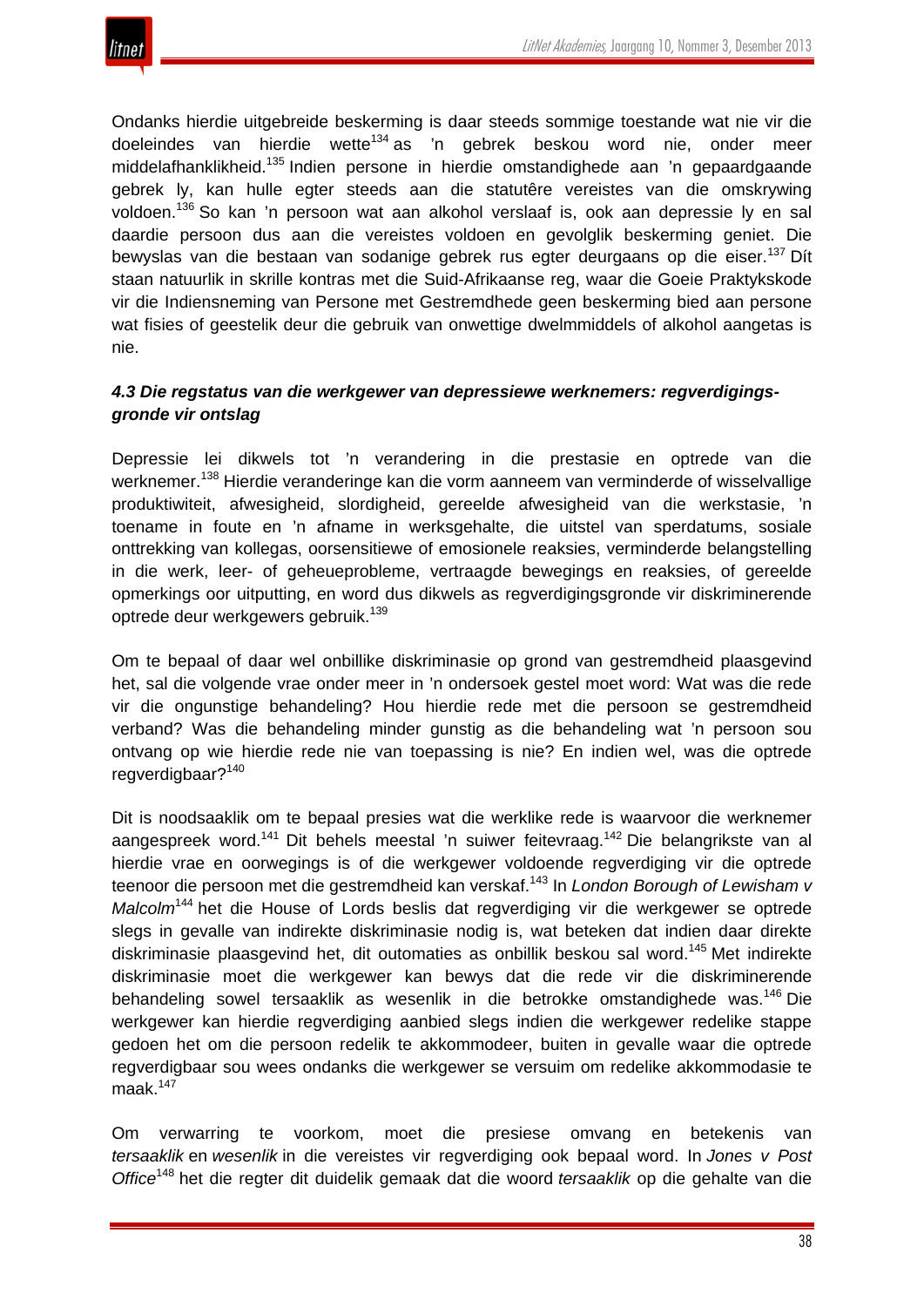

verband tussen die werkgewer se rede vir die diskriminasie teen die betrokke werknemer en die omstandighede van die spesifieke geval dui.<sup>149</sup> Die woord *wesenlik* beteken in hierdie geval dat die rede wat die werkgewer as regverdiging vir diskriminerende optrede aanbied, werklik gewig moet dra en van kernbelang moet wees.<sup>150</sup>

'n Verdere belangrike oorweging is of die betrokke werkgewer wesenlike stappe gedoen het om redelike akkommodasie vir die werknemer te maak. Indien die werkgewer versuim het om hieraan te voldoen, kan die werkgewer nie die diskriminerende optrede teenoor die werknemer regverdig nie.<sup>151</sup>

Onlangse uitsprake dui voorts daarop dat hierdie plig "tydig" uitgevoer moet word, en dus moet werkgewers onredelike vertragings vermy.<sup>152</sup> Hier moet egter in gedagte gehou word dat daar nie 'n oneweredige las op die werkgewer geplaas mag word om redelike akkommodasie vir 'n werknemer te maak nie.<sup>153</sup> Daar kan byvoorbeeld ook nie van 'n werkgewer verwag word om redelike akkommodasie te maak indien die werkgewer nie van die werknemer se toestand bewus was nie, in welke geval die kwessie van regverdiging van die werkgewer se optrede natuurlik ook wegval.<sup>154</sup>

### *4.3.1 Gesondheid- en veiligheidsregulasies*

Dit is algemeen bekend dat gesondheid- en veiligheidsregulasies werkgewers verplig om so ver moontlik 'n veilige en gesonde werksomgewing vir hul werknemers te waarborg.<sup>155</sup> Hierdie verpligting behels die werkgewer se plig om die gesondheid- en veiligheidsrisiko's van elke werknemer te evalueer en daarna maatreëls in te stel om hierdie risiko's tot 'n absolute minimum te beperk.<sup>156</sup> Dit is dus duidelik dat hierdie verpligting tot die minder gunstige behandeling van sekere werknemers kan lei indien hulle 'n risiko vir ander in die werkplek inhou.<sup>157</sup> Die vraag ontstaan egter of sodanige behandeling van hierdie werknemers regverdigbaar is. Die aard van die plig word as maatstaf gebruik, wat beteken dat indien die plig absoluut is, die gesondheid en veiligheid van die werknemers eerste gestel moet word.<sup>158</sup>

Die beslissing in *Lane Group & North Somerset Council v Farmiloe*<sup>159</sup> demonstreer hierdie beginsel.<sup>160</sup> In dié saak kon die eiser weens 'n veltoestand nie die beskermende skoene dra wat die betrokke pos vereis het nie en het die werkgewer 'n uitsondering spesifiek vir die eiser gemaak.<sup>161</sup> Die plaaslike gesondheid- en veiligheidsinspekteur het egter die werkgewer verbied om sodanige uitsonderings te maak en aangesien daar nie 'n alternatiewe pos vir die eiser beskikbaar was nie, is hy afgedank.<sup>162</sup>

#### **5. Regsvergelykende opmerkings**

As lidlande van die Internasionale Arbeidsorganisasie en die Verenigde Nasies probeer sowel Suid-Afrika as die Verenigde Koninkryk hierdie liggame se riglyne rakende gestremdheid navolg.<sup>163</sup> Die Verenigde Nasies en die Internasionale Arbeidsorganisasie beskou depressie, synde 'n vorm van "gestremdheid", as 'n groot probleem.<sup>164</sup>

Alhoewel die Suid-Afrikaanse reg op dié van die Verenigde Koninkryk gegrond is, is Suid-Afrika steeds 'n ontwikkelende land waarin daar nog verskeie regsleemtes bestaan. Suid-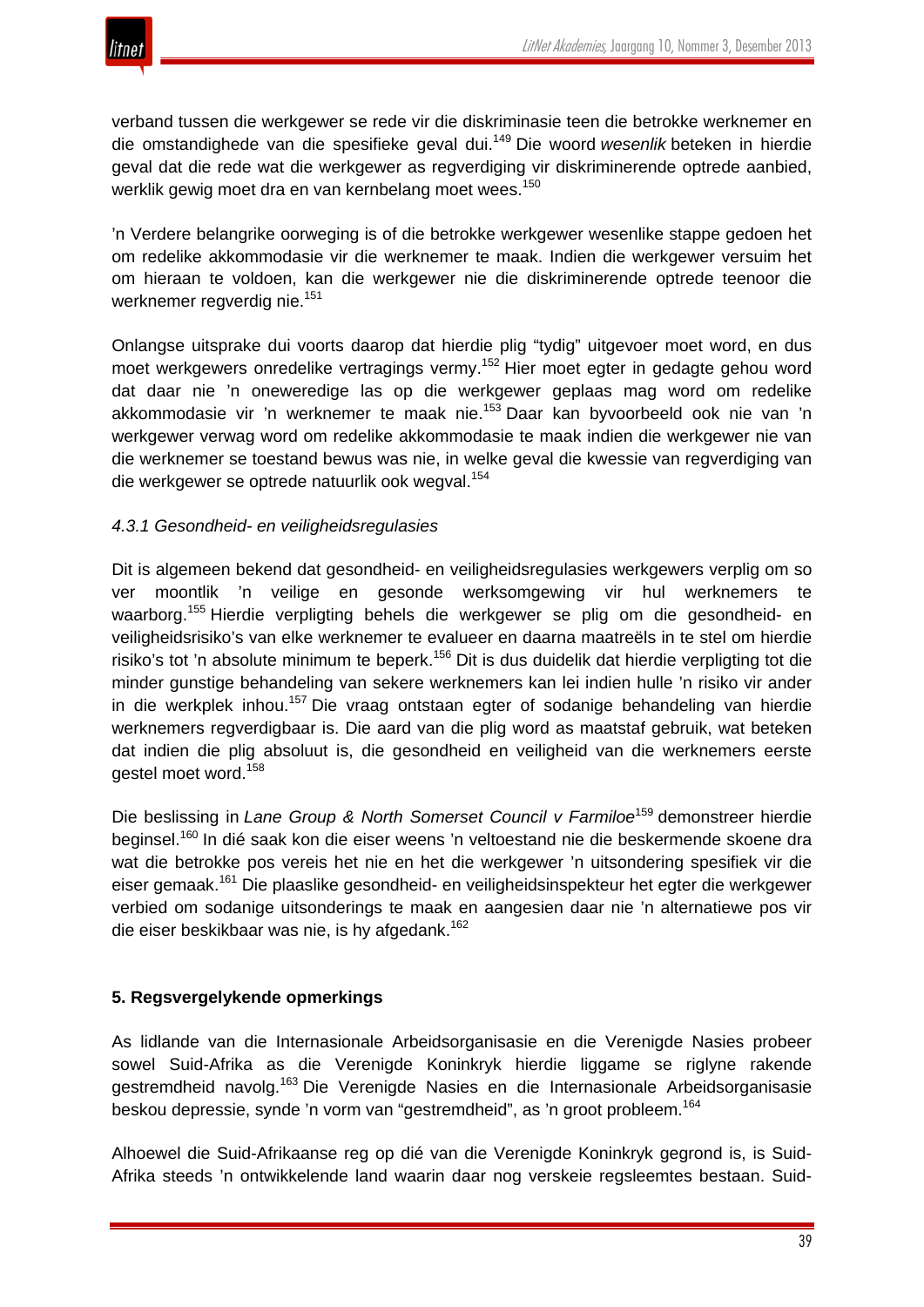

Afrika se beste poging om hierdie leemtes, en die toenemende probleem van depressie by die werk, te hanteer, word in die Wet op Gelyke Indiensneming<sup>165</sup> en die Goeie Praktykskode vir die Indiensneming van Persone met Gestremdhede aangetref, welke dokumente *gestremdheid* probeer omskryf. Suid-Afrika poog egter om by wyse van die bepalings van die Grondwet, die Wet op Arbeidsverhoudinge en die Goeie Praktykskode vir Ontslag beskerming aan werknemers met gestremdhede te verleen. Al hierdie statutêre instrumente beskerm die werknemer teen onbillike diskriminasie op grond van gestremdheid en verseker billike arbeidspraktyke. Die probleem is egter dat dit nie duidelik genoeg is of depressie, in al sy vorme, deur die bestaande wetgewing gedek word nie. Depressie blyk die stiefkind van ongeskiktheid in Suid-Afrika te wees en ontvang min erkenning as 'n grond vir siekte en/of ongeskiktheid.

Daarteenoor beskik die Verenigde Koninkryk oor 'n omvangryker benadering en bied dit 'n veel groter mate van beskerming aan werknemers met gestremdhede, waaronder depressie. Die onlangse inwerkingtreding van daardie land se Equality Act van 2010, tesame met die riglyndokument vir die toepassing daarvan, is duidelike bewys dat die Verenigde Koninkryk daadwerklik daarna streef om aan die doelstellings van die Verenigde Nasies en die Internasionale Arbeidsorganisasie te voldoen. Gevolglik neem die Verenigde Koninkryk ook die voortou op hierdie gebied.

Die omskrywing van gestremdheid in die Equality Act van 2010<sup>166</sup> en die Disability Discrimination Act<sup>167</sup> stem ooreen met die omskrywing in Suid-Afrika se Wet op Gelyke Indiensneming en die Goeie Praktykskode. 'n Mens is dus geneig om af te lei dat die twee lande soortgelyke beskerming aan werknemers met gestremdhede verleen, mits depressie natuurlik onomwonde as 'n gestremdheid beskou word. Sowel die Suid-Afrikaanse wetgewing as die statute van die Verenigde Koninkryk beperk ook hierdie beskerming deur bepaalde vereistes te stel waaraan die betrokke werknemers en hul omstandighede moet voldoen om die beskerming te ontvang.

Suid-Afrikaanse wetgewing stel boonop 'n hele aantal regverdigingsgronde tot die werkgewer se beskikking in gevalle waar dit nie meer moontlik is om die werknemer met 'n gestremdheid in diens te hou nie. Die wetgewing is baie duidelik hieroor en maak spesifiek voorsiening vir gevalle waar die werknemer geestelik of fisies ongeskik is, asook vir gevalle van voortdurende afwesigheid van die werk. Daarteenoor is die wetgewing van die Verenigde Koninkryk nie so spesifiek met betrekking tot hierdie regverdigingsgronde nie, wat natuurlik 'n groter spektrum regverdigingsgronde as in Suid-Afrika moontlik maak.

Sowel Suid-Afrika as die Verenigde Koninkryk se wetgewing vereis dat werkgewers stappe moet doen om redelike akkommodasie vir werknemers te maak voordat werkgewers hulle op een van die genoemde regverdigingsgronde kan beroep. Hierdie lande se wetgewing is dit egter eens dat die redelike akkommodasie nie 'n oneweredige las op die werkgewer mag plaas nie en dus redelik vir die betrokke omstandighede moet wees.

Straks die grootste verskil tussen die regsbenaderings in Suid-Afrika en die Verenigde Koninkryk is egter dit: alhoewel depressie as 'n gestremdheid ingevolge die omskrywing daarvan in die Wet op Gelyke Indiensneming geklassifiseer kan word, beskik Suid-Afrika oor geen konkrete, toegewyde wetgewing oor gestremdheid/ongeskiktheid soos die Verenigde Koninkryk nie. Die Goeie Praktykskode vir die Indiensneming van Persone met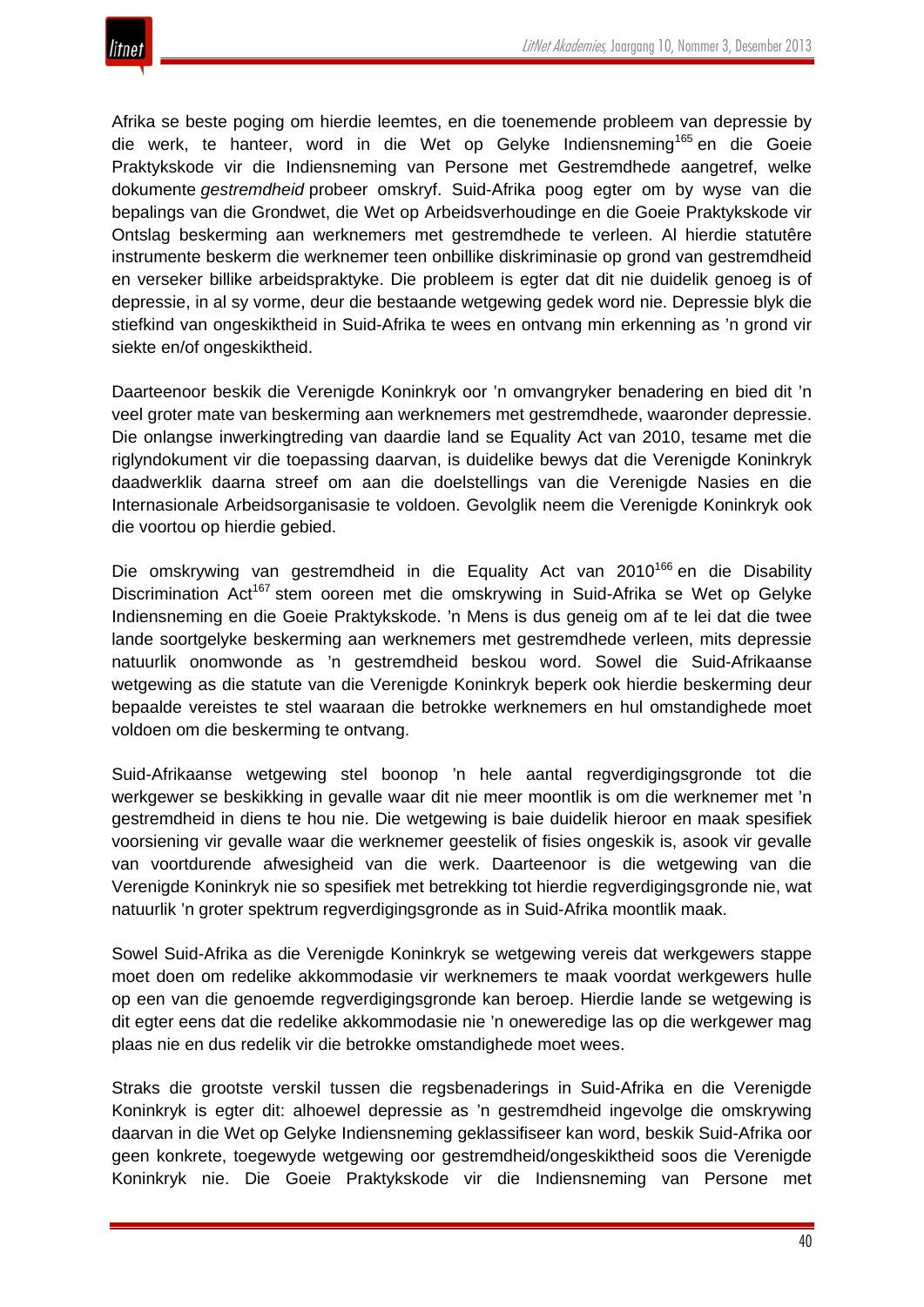Gestremdhede is bloot 'n riglyn en kom die nodige regsgeldigheid kort; dus voldoen Suid-Afrika in hierdie stadium nie aan die gestremdheidsverwante doelstellings van die Verenigde Nasies en die Internasionale Arbeidsorganisasie nie.

### **6. Gevolgtrekkings en aanbevelings**

Soos hier bo aangedui is, kan depressie wel soms as 'n gestremdheid ingevolge die Suid-Afrikaanse reg beskou word. Tog word dit veel duideliker as sodanig in die wetgewing van die Verenigde Koninkryk beskryf, wat op sy beurt die hantering daarvan vergemaklik. Geen Suid-Afrikaanse wetgewing hanteer oënskynlik die kwessie van depressie en diskriminasie by werknemers volledig nie, aangesien daar geen klinkklare kategorie is waaronder depressie val nie. Die Goeie Praktykskode vir die Indiensneming van Persone met Gestremdhede omskryf ongeskiktheid slegs nadat 'n mediese praktisyn depressie gediagnoseer het. Wat in werklikheid depressie en die uitwerking daarvan is, sal dus in geval van ontslag as wangedrag, ongeskiktheid of bedryfsvereistes voorgehou kan word. In gevalle van swak werksprestasie is die regstandpunt selfs onduideliker.

Die waarde van die Goeie Praktykskode is ook nie beduidend genoeg in die hantering van depressie nie: die dokument geniet nie die status van wetgewing nie en is bloot 'n riglyn. Ook die Departement van Arbeid<sup>168</sup> se tegnieseriglyndokument is onvoldoende om in Suid-Afrika regsgeldend te wees. 'n Uitbreiding van die Goeie Praktykskode sal waarskynlik goed wees, maar weens die status van die dokument in die Suid-Afrikaanse reg sou dit steeds nie die optimale roete wees om te volg nie en is daar 'n duidelike behoefte aan wetgewing om met depressie in werksverband te handel. Derhalwe word daar aanbeveel dat die wetgewing van die Verenigde Koninkryk as grondslag vir verdere wetgewing in Suid-Afrika dien.

Onkunde oor depressie seëvier steeds in die werksituasie.<sup>169</sup> Depressie bly egter 'n behandelbare siekte van ons tyd.<sup>170</sup> Die tyd het nou aangebreek dat opleiding en kennis oor depressie so wyd moontlik gedeel word. Totdat die wetskrywers met meer konkrete wetgewing vorendag kom, kan maatskappye 'n proaktiewe rol speel en beskikbare hulpbronne aanwend om werknemers in die herstelproses by te staan, byvoorbeeld deur geestesgesondheidsprogramme of selfs werknemerbystandsprogramme in te voer. Indien wel, sal werkgewers vind dat hulle al hoe minder aan gesondheidsverwante koste bestee en sal die aantal verlore werksdae onder werknemers afneem,<sup>171</sup> wat groot kostebesparings sal meebring.<sup>172</sup>

Dit is egter belangrik om in gedagte te hou dat die werkgewer nie onbeperk aanspreeklik gehou kan word vir geestesongesteldhede onder werknemers nie. Daar rus ongetwyfeld ook 'n plig op werknemers om deel te neem aan en gebruik te maak van enige hulp wat die werkgewer voorsien.

Die welbekende orator Cicero het in die tweede eeu voor Christus reeds opgemerk dat die beswil van die mens, eerder as 'n wet, die hoogste gesag in die samelewing is. Gedagtig daaraan dat depressie nie meer slegs 'n sosiale probleem is nie maar deesdae ook in die arbeids- en regsdomein 'n rol speel, is dit tyd om "die beswil van die mens" eerste te stel en nuwe, gepaste wetgewing uit te vaardig ten einde werknemers met depressie te beskerm en terselfdertyd die werkgewer se ekonomiese belange op die hart te dra.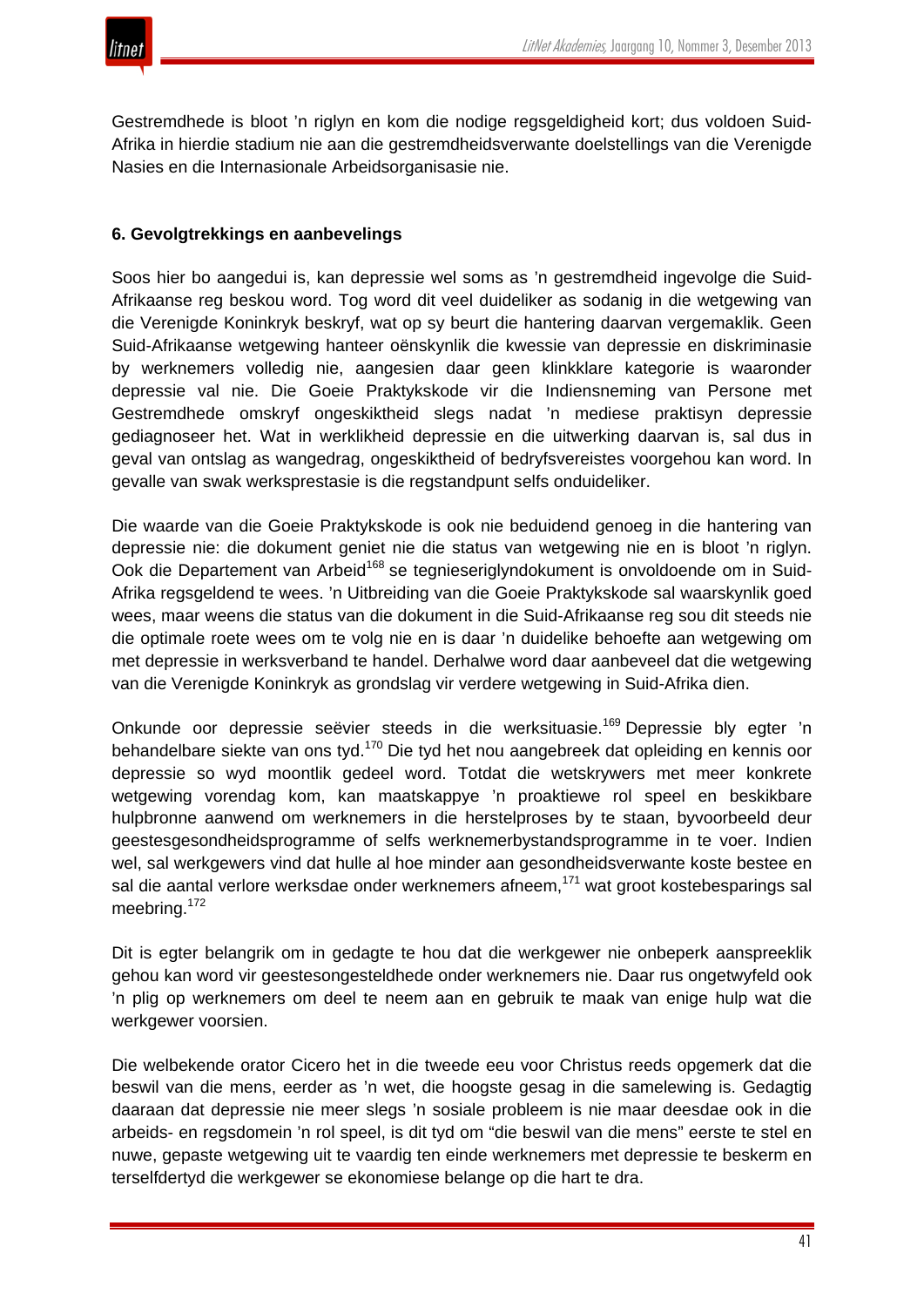

## **Bibliografie**

American Psychiatric Association (APA). 1986. *Diagnostic and statistical manual of mental disorders*. 3de uitgawe. Washington DC: American Psychiatric Association.

—. 1994. *Diagnostic and statistical manual of mental disorders*. 4de uitgawe. Washington DC: American Psychiatric Association.

Aspen Publishers. 2009. IBI research examines relationship between depression, disability and productivity. *Managed Care Outlook*, 22(13):2–6.

Carvalheira, R. 2011. Depression, dismissals and disability. http://wiredspace.wits.ac.za/bitstream/handle/10539/11065/Raquel Carvalheira Masters Dissertation 2011 - Oct 2011.pdf (9 April 2013 geraadpleeg).

Corporate Absenteeism Management Solutions (CAMS). S.j. Sick absenteeism costs SA R19 m a year. http://www.camsolutions.co.za/sick-absenteeism-sosts-sa-r19m-year-a-17.html (9 April 2013 geraadpleeg).

Costello, C.G. 1993. *Symptoms of depression*. New York: John Wiley & Sons Inc.

Cox, A.A., M.K. Ness en R.F. Carlson. 2008. Depression in the workplace. http://counselingoutfitters.com/vistas/vistas08/Cox.htm (30 Oktober 2012 geraadpleeg).

Departement van Arbeid. 2003. Technical assistance guidelines on the employment of people with disabilities (TAG). http://www.workinfo.com/free/sub\_for\_legres/ data/equity/DisabilityTAG.pdf (10 April 2013 geraadpleeg).

Depression in the workplace is associated with high indirect costs related to absenteeism and impaired performance. 2008. *Drugs and Therapy Perspectives*, 24(6):23–6.

Dryden-Edwards, R. 2012. Depression. http://www.medicinenet.com/depression/article.htm (30 Augustus 2012 geraadpleeg).

Du Plessis, J.V. en M.A. Fouché. 2012. *A practical guide to labour law*. 7de uitgawe. Durban: LexisNexis.

Fraser Butlin, S. 2011. The UN Convention on the Rights of Persons with Disabilities: Does the Equality Act 2010 measure up to UK international commitments? *Industrial Law Journal*, 40(4):428–38.

Goetzel, R.Z., R.J. Ozminkowski, L.I. Sederer en T.L. Mark. 2002. The business case for quality mental health services: Why employers should care about the mental health and wellbeing of their employees. *Journal of Occupational and Environmental Medicine,* 44(4):320– 30.

Grogan, J. 2007. *Dismissal, discrimination and unfair labour practices.* 2de uitgawe. Kaapstad: Juta.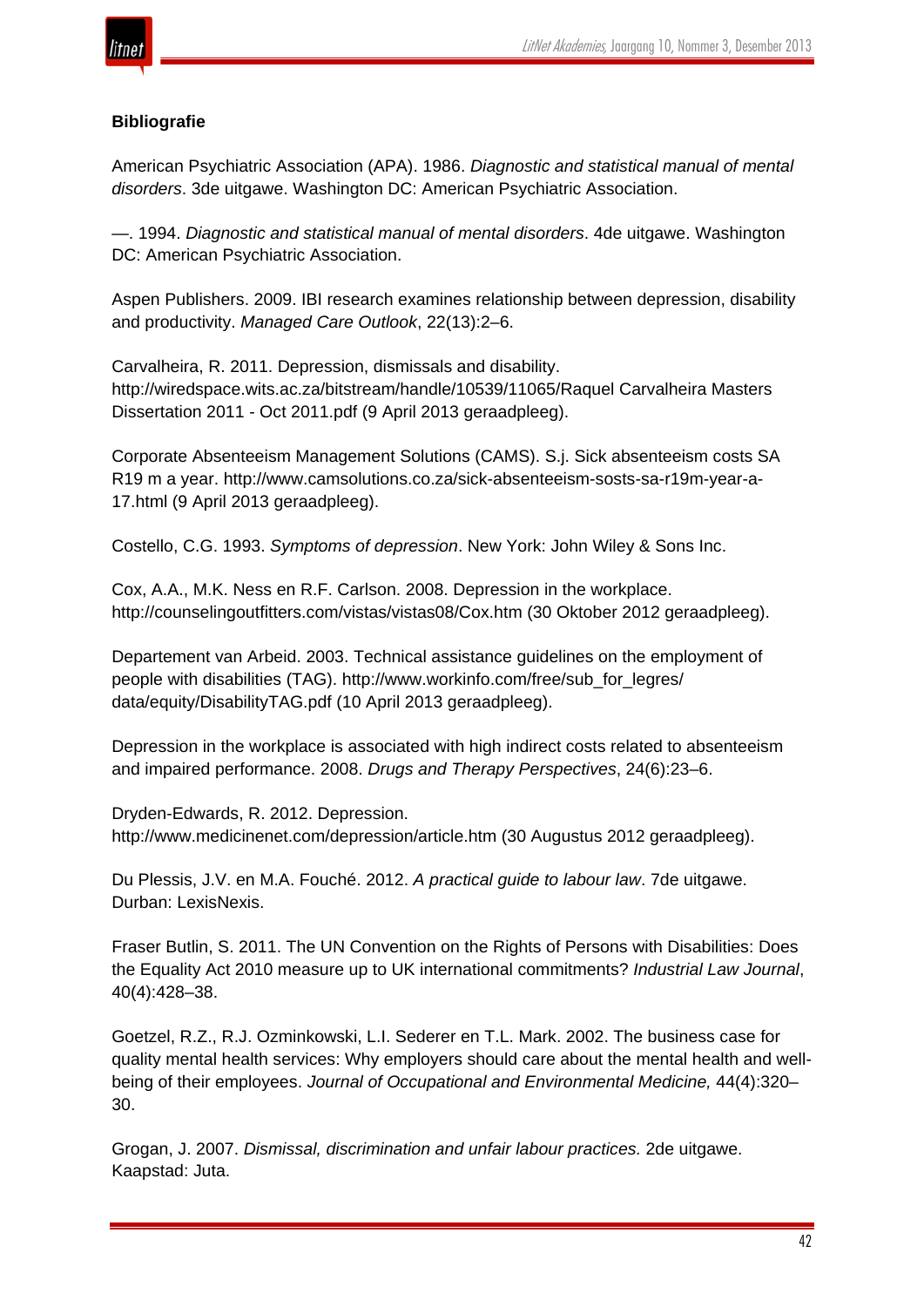

—. 2009. *Workplace law*. 10de uitgawe. Kaapstad: Juta

Keen, S. en R. Oulton. 2009. *Disability discrimination in employment*. Oxford: Oxford University Press.

Khosa, D. 2010. Dismissal as a result of ill-health. http://www.legalinfo.co.za/content/ display.cfm?uid=C:\LegalData\Articles\dismissal ill health.htm (4 April 2013 geraadpleeg).

Kommissie vir Versoening, Bemiddeling en Arbitrasie (KVBA). 2002. Ill-health or injury. Inligtingsblad.www.ccma.org.za (3 Oktober 2012 geraadpleeg).

Mind. 2013. Disability discrimination: Legal briefing. http://www.mind.org.uk/mental\_health\_a-z/8069\_disability\_discrmination-legal\_briefing (09 April 2013 geraadpleeg).

Mokoka, M.T. en S.T. Rataemane. 2012. Disability claims on psychiatric grounds in the South African context: A review. *South African Journal of Psychiatry*,18(2):34–41.

Morton Fraser Prokureurs. 2012. Depression and your employment rights. http://www.morton-fraser.com/publications/factsheets/3035 (11 April 2013 geraadpleeg).

Nagel, C.J. 2012. *Kommersiële reg.* 4de uitgawe. Durban: LexisNexis.

Olson, J. 2011. Depression in the workplace. http://www.surfacefabrication.com/ publication/article.jsp?pubId=1&id=704&pageNum=1 (30 Augustus 2012 geraadpleeg).

Parbhoo, S. 2010. Why worry about absenteeism in the workplace? http://www.legalinfo.co.za/content/display.cfm?uid=C:\LegalData\articles\ABSENTEEISM IN THE WORKPLACE.htm (24 Oktober 2012 geraadpleeg).

Pretorius, J.L., M.E. Klinck en C.G. Ngwena. 2012. *Employment Equity Law*. Diensuitgawe 12 (Julie). Durban: LexisNexis.

Pritam, A. 2011. Equality control. *Occupational Health,* 63(7):14–5.

Shamos, J. 2009. Money makes the world go round, and the mind feels happy – the high emotional cost of SA's financial crisis. *African Journal of Psychiatry*, 12(1):91–2.

Swinton, L. 2005. Dealing with depression in the workplace. http://www.mftrou.com/ dealingwith-depression.pdf (1 Oktober 2012 geraadpleeg).

The workplace burden of depression. 2007. *SA Pharmaceutical Journal*,74(9):55.

Thurston, L.D. Depression to be no. 1 cause of disability in the workplace in P.R. by 2010. *Caribbean Business Labor*. 25 Oktober, bl. 43.

Time to Change. 2008a. Mental health statistics. http://www.time-to-change.org.uk/mentalhealth-statistics-facts (9 April 2013 geraadpleeg).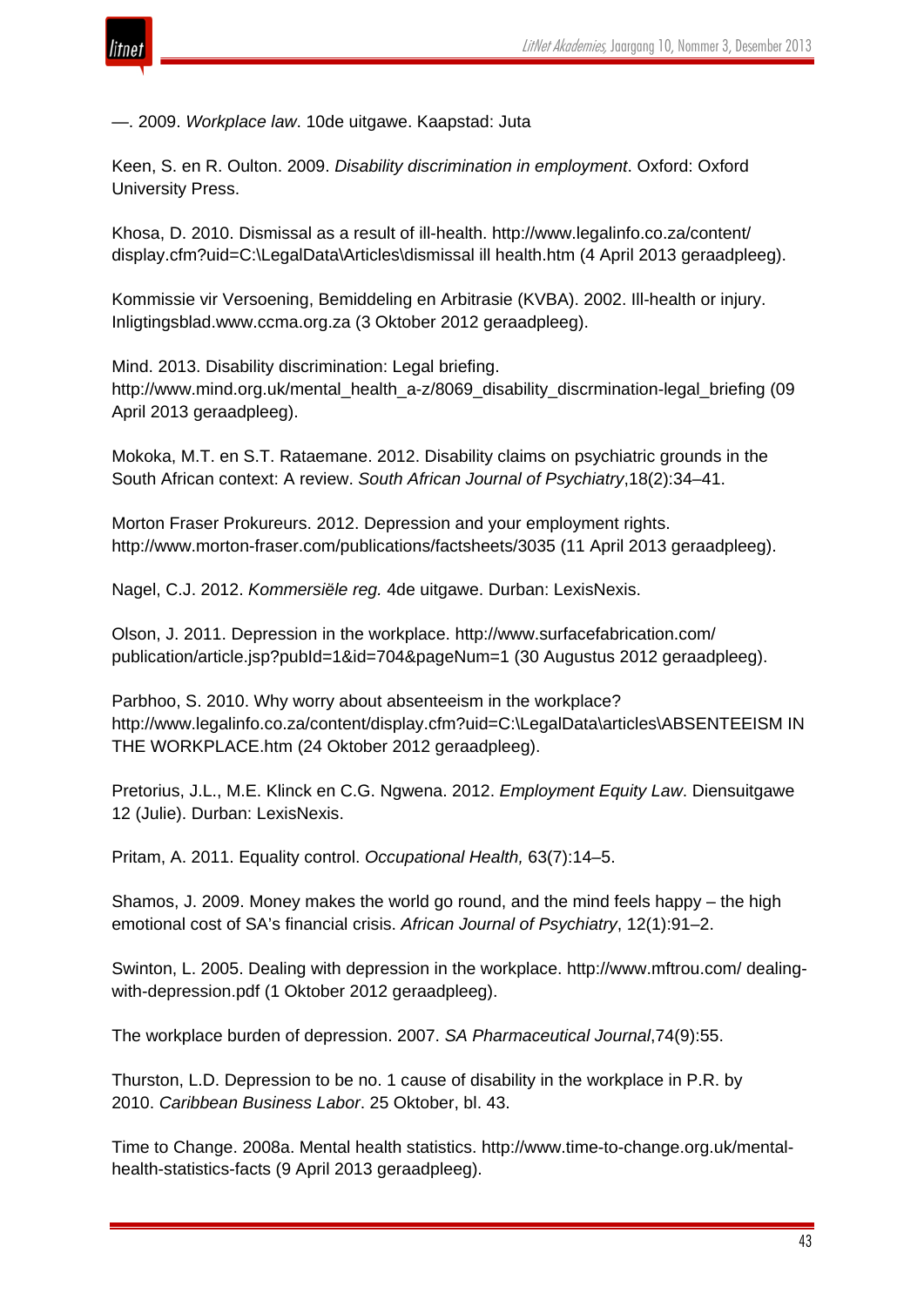

—. 2008b. What are my rights? http://www.time-to-change.org.uk/your-organisation/supportworkplace/where-do-i-stand (9 April 2013 geraadpleeg).

Tomlinson, M., A.T. Grimsrud, D.J. Stein, D.R. Williams en L. Meyer. 2009. The epidemiology of major depression in South Africa: Results from the South African Stress and Health Study. *South African Medical Journal*, 99(5):368–73.

Trump, L. en C. Hugo. 2006. The barriers preventing effective treatment of South African patients with mental health problems. *South African Psychiatric Review*, 9:249–60.

Walsh, K. 2013. A ticking clock. *Occupational Health*, 65(1):12–3.

Wêreldgesondheidsorganisasie (WGO). 2011. Depression: definition. http://www.who.int/mental\_health/management/depression/definition/en/ 2011/03/14 (3 Oktober 2012 geraadpleeg).

West, L., A. Lee en C. Poynton. 2012. Becoming depressed at work: A study of worker narratives. *Journal of Workplace Behavioral Health*, 27:196–212.

### **Eindnotas**

<sup>1</sup> Dryden-Edwards (2012).

 $2$  Olson (2011:10). Sien ook: The workplace burden of depression (2007:55) en WGO (2011).

<sup>3</sup> Tomlinson, Grimsrud, Stein, Williams en Meyer *(*2009:368).

 $4$  Carvalheira (2011:25).

<sup>5</sup> C 15, Londen: HMSO.

- <sup>6</sup> Trump en Hugo (2006:251).
- <sup>7</sup> Tomlinson e.a. (2009:368).
- <sup>8</sup> Time to Change (2008a).
- <sup>9</sup> Goetzel, Ozminkowski, Sederer en Mark (2002:321).

 $10$  Swinton (2005).

 $11$  Trump en Hugo (2006:251).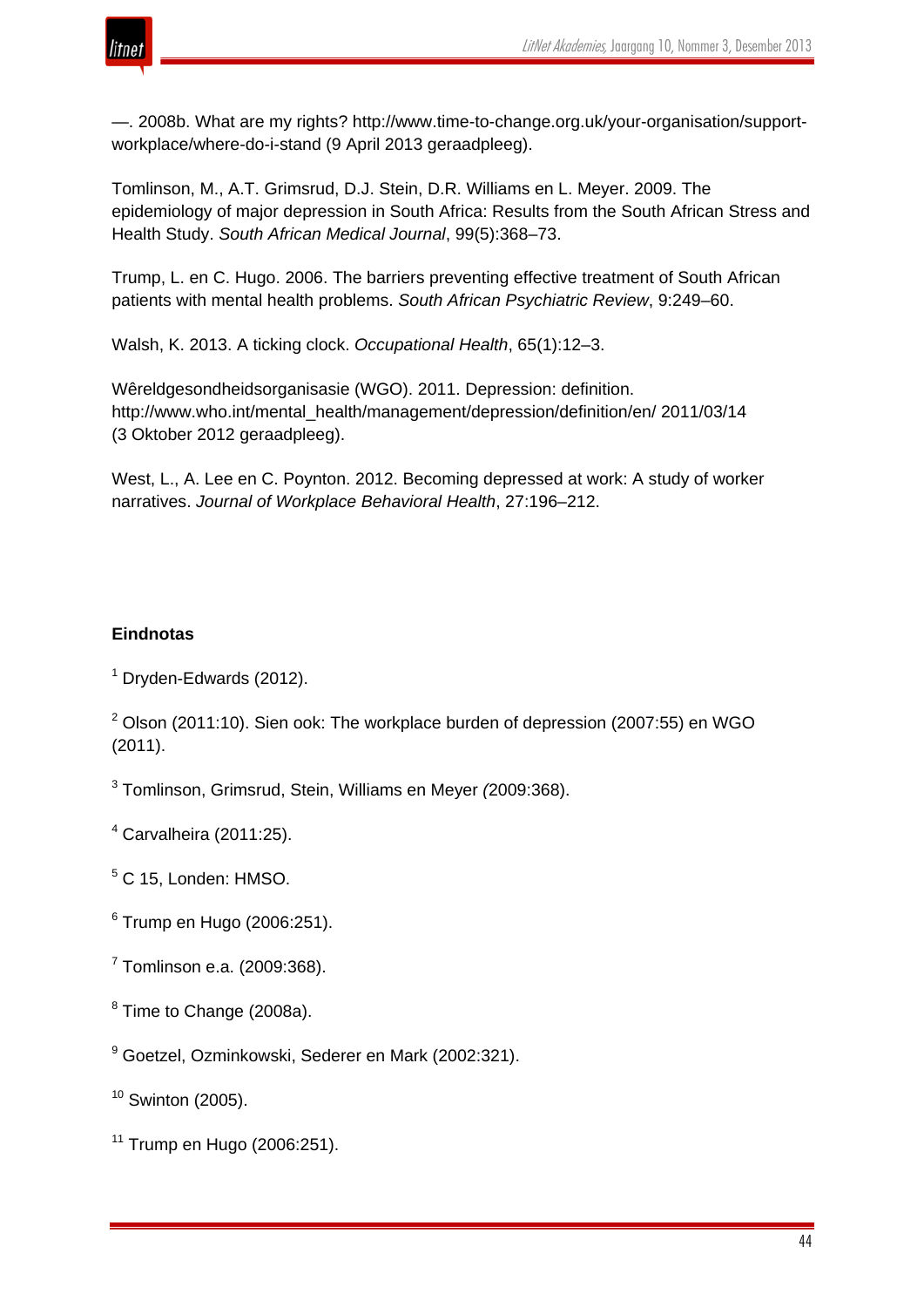

The workplace burden of depression (2007:55).

*Ibid*.

- Shamos (2009:91).
- Trump en Hugo (2006:251).

*Ibid*.

- Trump en Hugo (2006:257).
- <sup>18</sup> Du Plessis en Fouché (2012:9).
- <sup>19</sup> Du Plessis en Fouché (2012:21).
- Du Plessis en Fouché (2012:18-9).

<sup>21</sup> Disability Discrimination Act, 1995, c 50, Londen: HMSO en Equality Act, 2006, c 3, Londen: HMSO.

- Trump en Hugo (2006:257).
- <sup>23</sup> *Ibid.*; The workplace burden of depression (2007:55).
- Trump en Hugo (2006:257).
- Depression in the workplace (2008:23).
- CAMS g.d.
- Depression in the workplace (2008:25).
- WGO (2011).
- APA (1994:317).

West, Lee en Poynton (2012:198); APA (1994:320).

 APA (1994:321). Alhoewel 'n swak eetlus kenmerkend is, is daar wel gevalle waar eetlus toeneem.

APA (1994:321).

 *Ibid*. Hipersomnie kom voor waar die persoon vir langer tye as gewoonlik of meer kere gedurende die dag slaap.

APA (1994:320).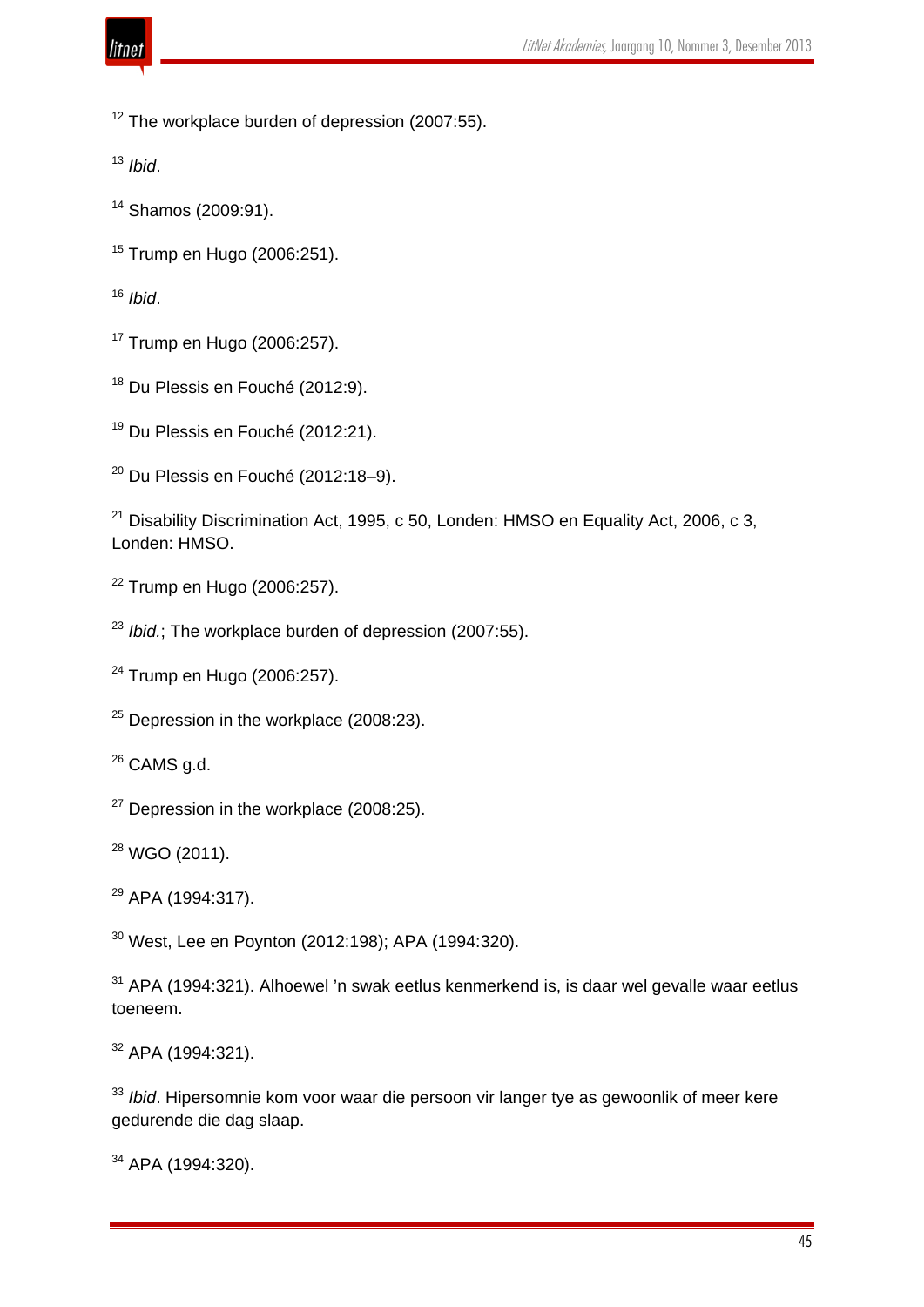- <sup>35</sup> APA (1994:346).
- <sup>36</sup> Uitgevaardig ingevolge die Wet op Diensbillikheid 55 van 1998.
- $37$  Item 5.1.3(iv) van die kode.
- $38$  108 van 1996.
- $39$  66 van 1995.
- $40$  55 van 1998.
- <sup>41</sup> Soos vervat in bylae 8 by die Wet op Arbeidsverhoudinge.
- $42$  130 van 1993.
- <sup>43</sup> Item 5 van die kode.
- <sup>44</sup> Du Plessis en Fouché (2012:22).

<sup>45</sup> "Geen persoon mag, hetsy direk of indirek, onbillik teen 'n werknemer diskrimineer op grond van enige indiensnemingsbeleid of -praktyk, of op grond van een of meer van die gronde van *gestremdheid* en andere nie …

<sup>46</sup> Art. 1 van Konvensie 159 van die Internasionale Arbeidsorganisasie; sien ook aanbeveling 168 van dieselfde konvensie.

<sup>47</sup> 'n Gedeeltelike of totale verlies van 'n liggaamsfunksie of 'n gedeelte van die liggaam.

<sup>48</sup> 'n Klinies erkende toestand of siekte wat 'n persoon se denkproses, oordeel of emosies beïnvloed.

<sup>49</sup> Item 5.1.1(iii) van die kode.

 $50$  Indien die gebrek vir minstens 12 maande duur, sal dit as langtermyn beskou word – item 5.1.2(i). Persone met korttermyngebreke sal nie vir die doeleindes van hierdie kode as persone met gestremdhede beskou word nie.

<sup>51</sup> Wat waarskynlik weer sal voorkom, en wat wesenlik beperkend sal wees; dit behels ook 'n konstante onderliggende toestand. Indien die toestand progressief is, sal die persoon steeds as 'n persoon met gestremdheid geag word, mits die gebrek wesenlik beperkend is – item 5.1.2(ii–iii) van die kode.

<sup>52</sup> Sien Du Plessis en Fouché (2012:293) m.b.t. die vereistes van sowel prosedurele as substantiewe billikheid vir ontslag weens onbevoegdheid.

 $53$  Item 10(1): Ongeskiktheid op grond van siekte of besering kan tydelik of permanent wees.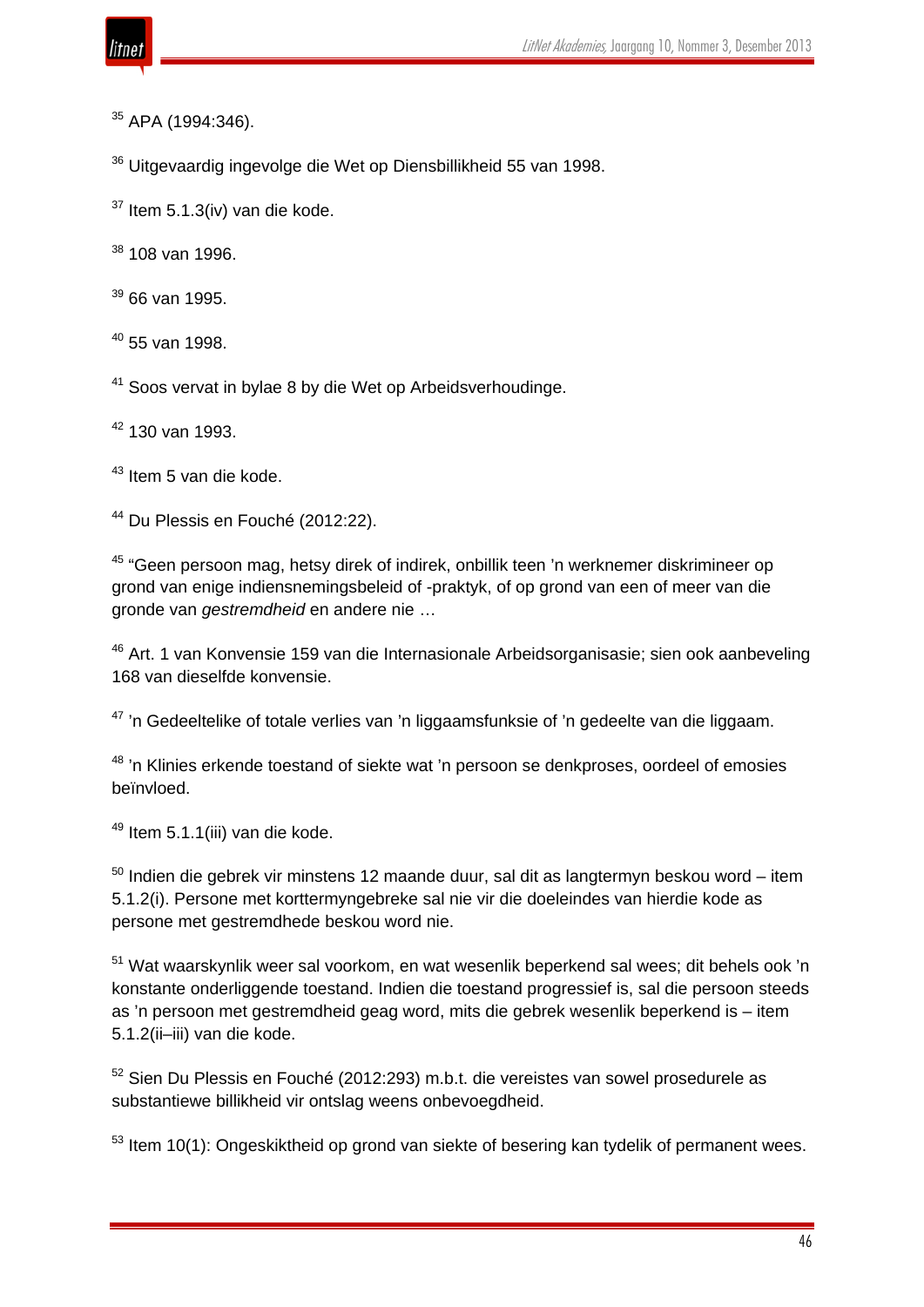

KVBA (2002).

 Item 6 van die Goeie Praktykskode vir die Indiensneming van Persone met Gestremdhede.

Item 6.4 van die kode.

<sup>57</sup> Departement van Arbeid (2003:51).

Item 6.8 van die kode.

Item 5.1.3 en item 6 in samehang gelees.

 Sien *SAMWU obo Mjobo v Lukhanji Municipality* 2010 JOL 25131 (SALGBC) en Grogan (2007:420).

Khosa (2010).

*Ibid*.

<sup>63</sup> Du Plessis en Fouché (2012:288).

Mokoka en Rataemane (2012:34).

(2006) 27 ILJ 96 (E).

<sup>66</sup> (2009) 30 ILJ 169 (LC).

Sien ook in dié verband *Odayar v Compensation Commissioner* 2006 6 SA 202 (N).

<sup>68</sup> Grogan (2009:29); eie vertaling.

<sup>69</sup> Grogan (2009:29).

 Grogan (2009:29–30). Dit is verder belangrik om in gedagte te hou dat geen persoon in Suid-Afrika verplig kan word om vir 'n ander te werk of om 'n betrokke persoon in diens te neem nie. Die Wet op Basiese Diensvoorwaardes 75 van 1997 verbied uitdruklik gedwonge arbeid ingevolge art. 48.

Grogan (2009:36); Nagel (2012:76).

APA (1986:216).

*Ibid*.

APA (1986:221).

Costello (1993:113–6).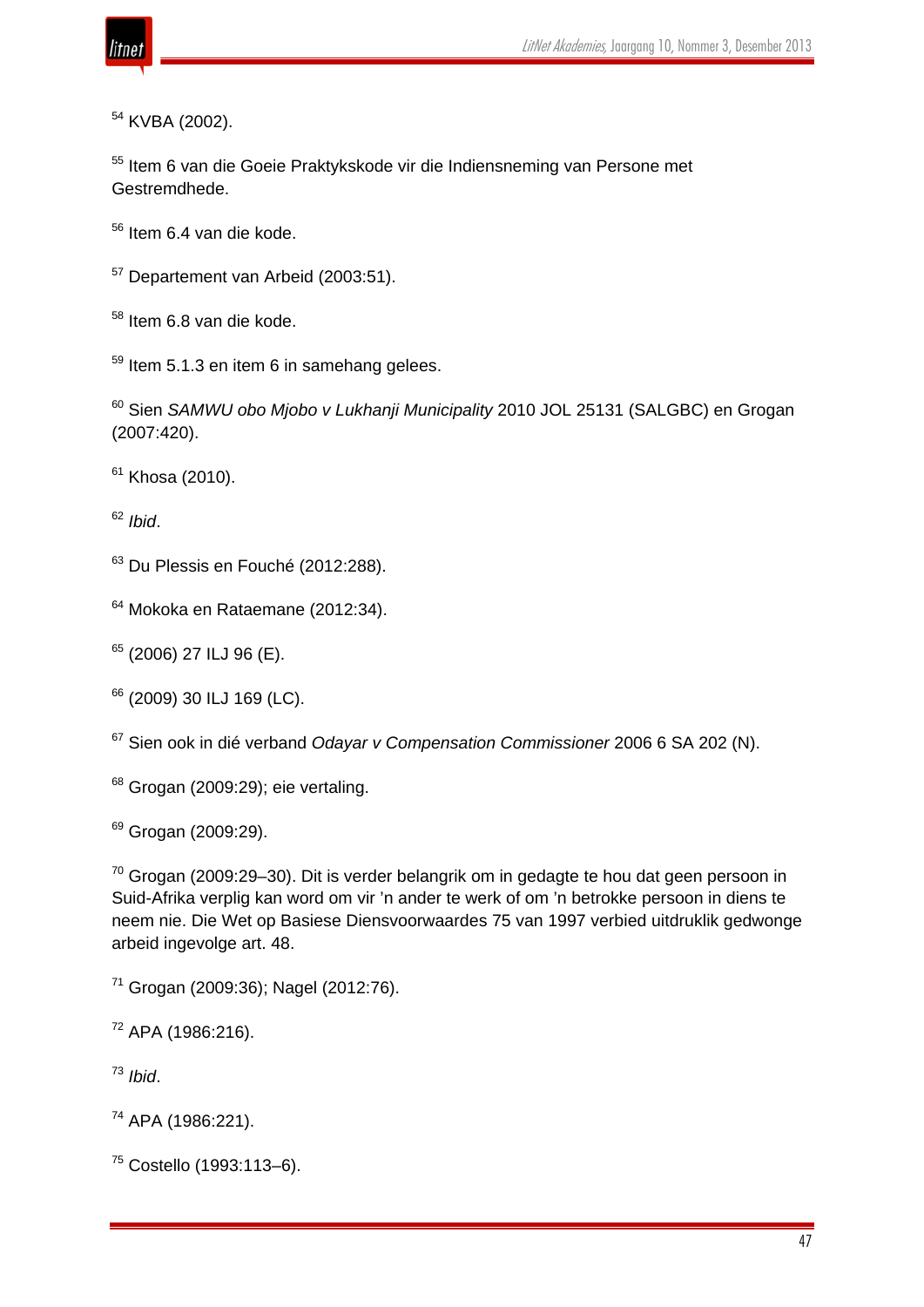

# <sup>76</sup> Olson (2011:10).

 $77$  Depression in the workplace (2008:23). Direkte koste omvat alle mediese koste wat m.b.t. die diagnose en behandeling van depressie aangegaan word.

 $78$  Depression in the workplace (2008:23). Indirekte koste behels daardie koste wat verband hou met individue se onvermoë om binne hul verwagte vermoëns te presteer en te funksioneer. Dit sluit sowel koste in wat m.b.t. verlies aan produktiwiteit weens afwesigheid aangegaan word, as bykomende koste m.b.t. lone vir tydelike werknemers.

 $79$  Depression in the workplace (2008:23). Hierdie koste behels pyn en lyding, stres en verlies aan lewensgenietinge.

- 80 Depression in the workplace (2008:23).
- 81 Du Plessis en Fouché (2012:292).
- <sup>82</sup> Pretorius, Klinck en Ngwena (2012:7–30(3)).
- 83 Mokoka en Rataemane (2012:36).
- 84 Ingevolge bylae 8 van die Wet op Arbeidsverhoudinge.
- $85$  Grogan (2009:265-6).
- <sup>86</sup> *Strydom v Witzenberg Municipality* 2008 JOL 22007 (LC).
- 87 2005 11 BLLR 1084 (LC).
- <sup>88</sup> Carvalheira (2011:18).
- <sup>89</sup> Pretorius e.a. (2012:7).
- <sup>90</sup> Pretorius e.a. (2012:7–8).
- <sup>91</sup> 2008 2 BCLR 99 (CC).
- <sup>92</sup> Pretorius e.a. (2012:7–8); *MEC for Education v Pillay* 2008 2 BCLR 99 (CC) par. 76.
- 93 Pretorius e.a. (2012:7-8).
- <sup>94</sup> Parbhoo (2010).
- <sup>95</sup> *Ibid*.

<sup>96</sup> *Ibid.*

<sup>97</sup> *Ibid.*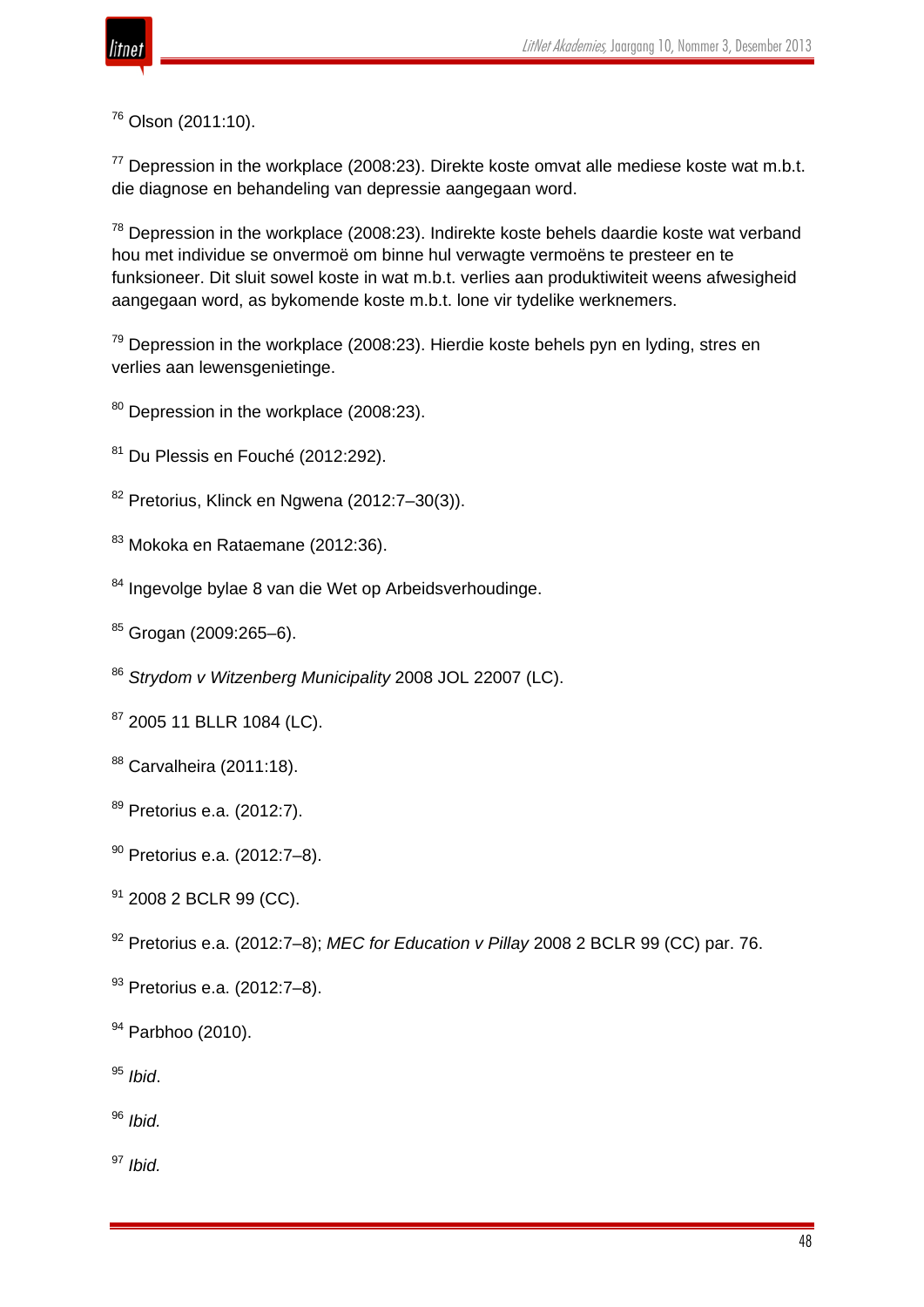- 
- 98 Shamos (2009:92).
- 99 Grogan (2009:267).
- *Ibid.*
- 1999 20 ILJ 2823 (LAC) 2824.
- 1994 15 ILJ 304 (LAC).
- Parbhoo (2010).
- <sup>104</sup> 2004 Arbitrasiebeslissing nr. WE8760-03.
- 2005 3 BLLR 278 (LC).
- Carvalheira (2011:39).
- Keen en Oulton (2009:1).
- Keen en Oulton (2009:2).
- <sup>109</sup> Time to Change (2008a).
- <sup>110</sup> Equality Act, 2010, c 15, Londen: HMSO.
- <sup>111</sup> Time to Change (2008b).
- 1995, c 50, Londen: HMSO.
- 1976, c 74, Londen: HMSO.
- 1975, c 65, Londen: HMSO.
- Ingevolge die Equality Act 2010: Guidance, beskikbaar by https://www.gov.uk/equalityact-2010-guidance.
- <sup>116</sup> Morton Fraser Prokureurs (2012).
- Keen en Oulton (2009:11).
- C 3, Londen: HMSO.
- Mind (2013).
- Keen en Oulton (2009:16).
- *Ibid*.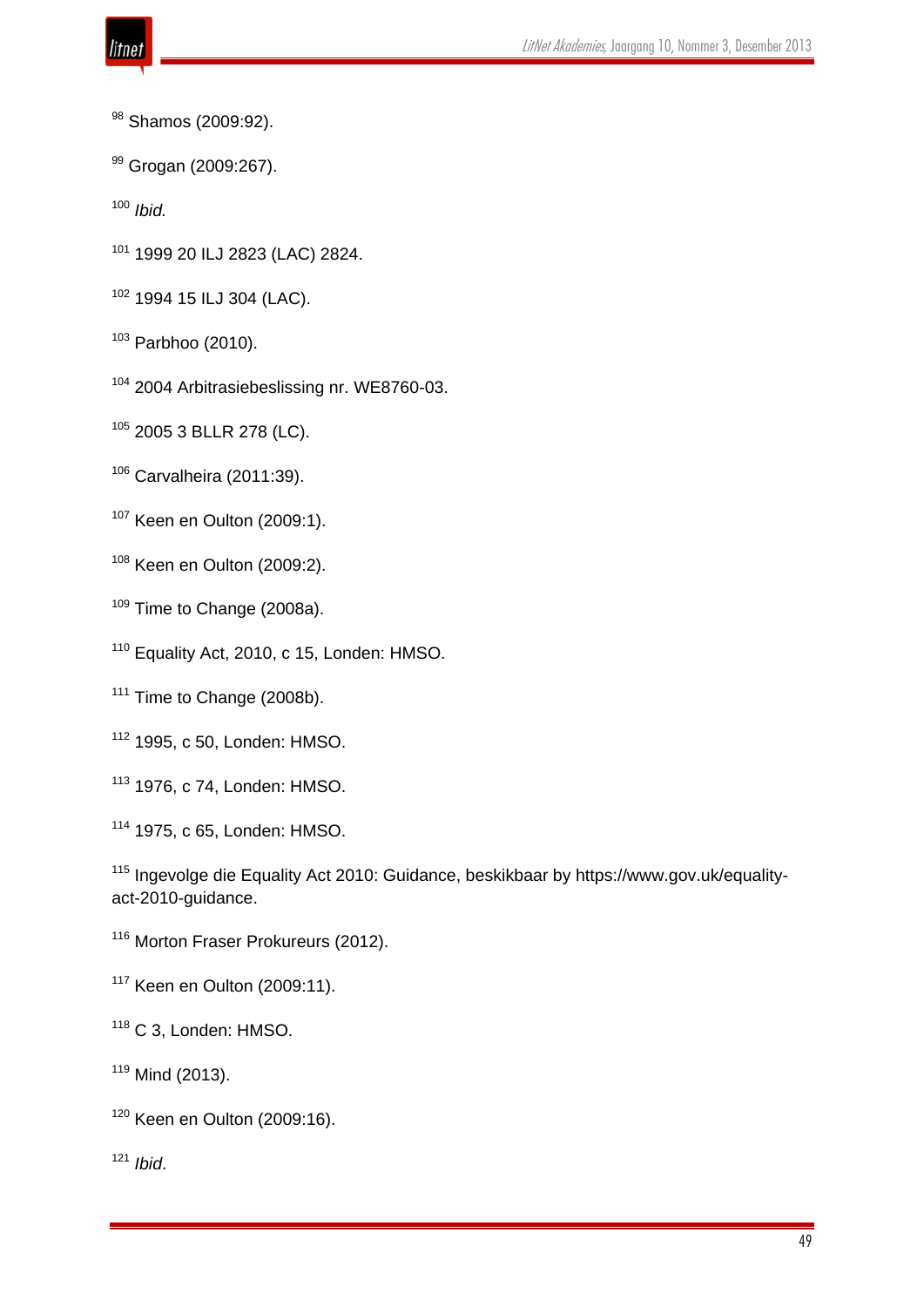

<sup>122</sup> 2004 IRLR 545, EAT.

<sup>123</sup> Keen en Oulton (2009:28).

<sup>124</sup> Ingevolge die Equality Act 2006: Guidance, deel 2, par. D2, D19; Keen en Oulton (2009:28).

 $125$  Pritam (2011:14-5).

 $126$  Par. D<sub>2</sub>-4.

<sup>127</sup> Art. 1 in samehang met bylae 1.

<sup>128</sup> Art. 6 in samehang met bylae 1.

<sup>129</sup> UKEAT/0497/06/MAA.

 $130$  Cavalheira (2011:65).

 $131$  Art. 6(4).

 $132$  Art. 6(4) en par. 9 van bylae by die Equality Act 2010; art. 2 van die Disability Discrimination Act.

<sup>133</sup> Keen en Oulton (2009:18); par. A16 van die Equality Act 2010: Guidance.

<sup>134</sup> Equality Act 2010 en Disability Discrimination Act.

<sup>135</sup> Keen en Oulton (2009:48); par. A12–3 van die Equality Act 2010: Guidance.

<sup>136</sup> Par. A8 van die Equality Act 2010: Guidance; par. A14 van die Equality Act 2006: Guidance.

<sup>137</sup> Keen en Oulton (2009:52).

<sup>138</sup> Cox, Ness en Carlson (2008).

 $139$  Cox e.a. (2008).

<sup>140</sup> Keen en Oulton (2009:160).

<sup>141</sup> Aspen Publishers (2009:3).

<sup>142</sup> Keen en Oulton (2009:165).

<sup>143</sup> Keen en Oulton (2009:170).

<sup>144</sup> 2008 4 All ER 525 HL par. 114.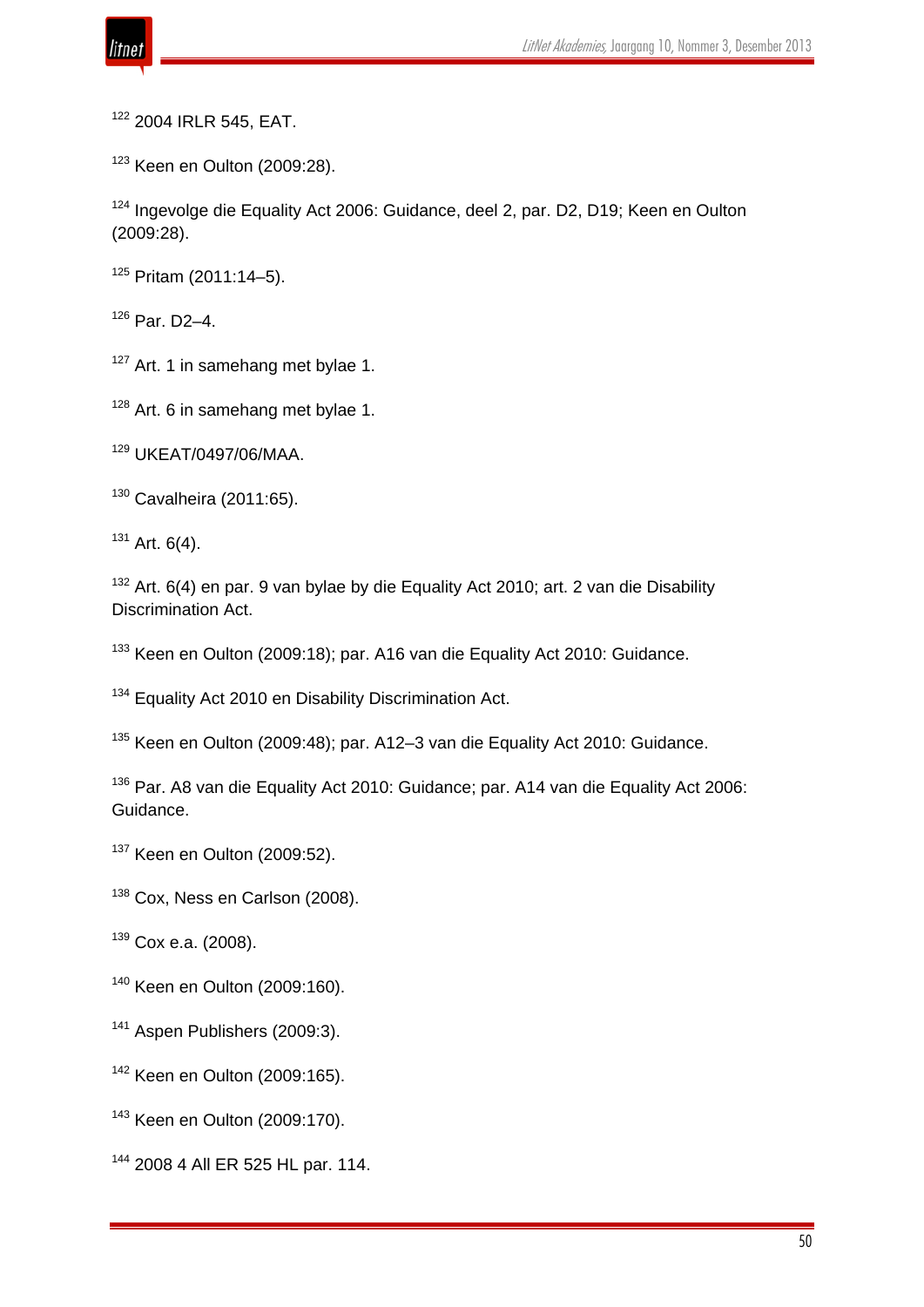

Keen en Oulton (2009:170).

Keen en Oulton (2009:171).

*Ibid*.

2001 IRLR 384 CA par. 36–7.

 Keen en Oulton (2009:172). Met die woorde "gehalte van die verband" bedoel die regter dus dat daar 'n betreklik sterk verband moet wees tussen die werkgewer se rede vir die diskriminasie en die omstandighede van die individuele geval.

Keen en Oulton (2009:173).

*Ibid*.

Walsh (2013:12). Sien ook *Duckworth v British Airways* ET/3304740/11.

Fraser Butlin (2011:436).

Par. 20(1), deel 3, bylae 8 by die Equality Act 2010.

Keen en Oulton (2009:174).

*Ibid.*

*Ibid*.

*Ibid*.

UKEAT [0352/03 en 0357/03].

Keen en Oulton (2009:174).

*Ibid*.

*Ibid*.

Carvalheira (2011:7).

Carvalheira (2011:110).

Carvalheira (2011:8).

<sup>166</sup> Van toepassing op aangeleenthede na 1 Oktober 2010.

<sup>167</sup> Van toepassing op aangeleenthede voor 1 Oktober 2010.